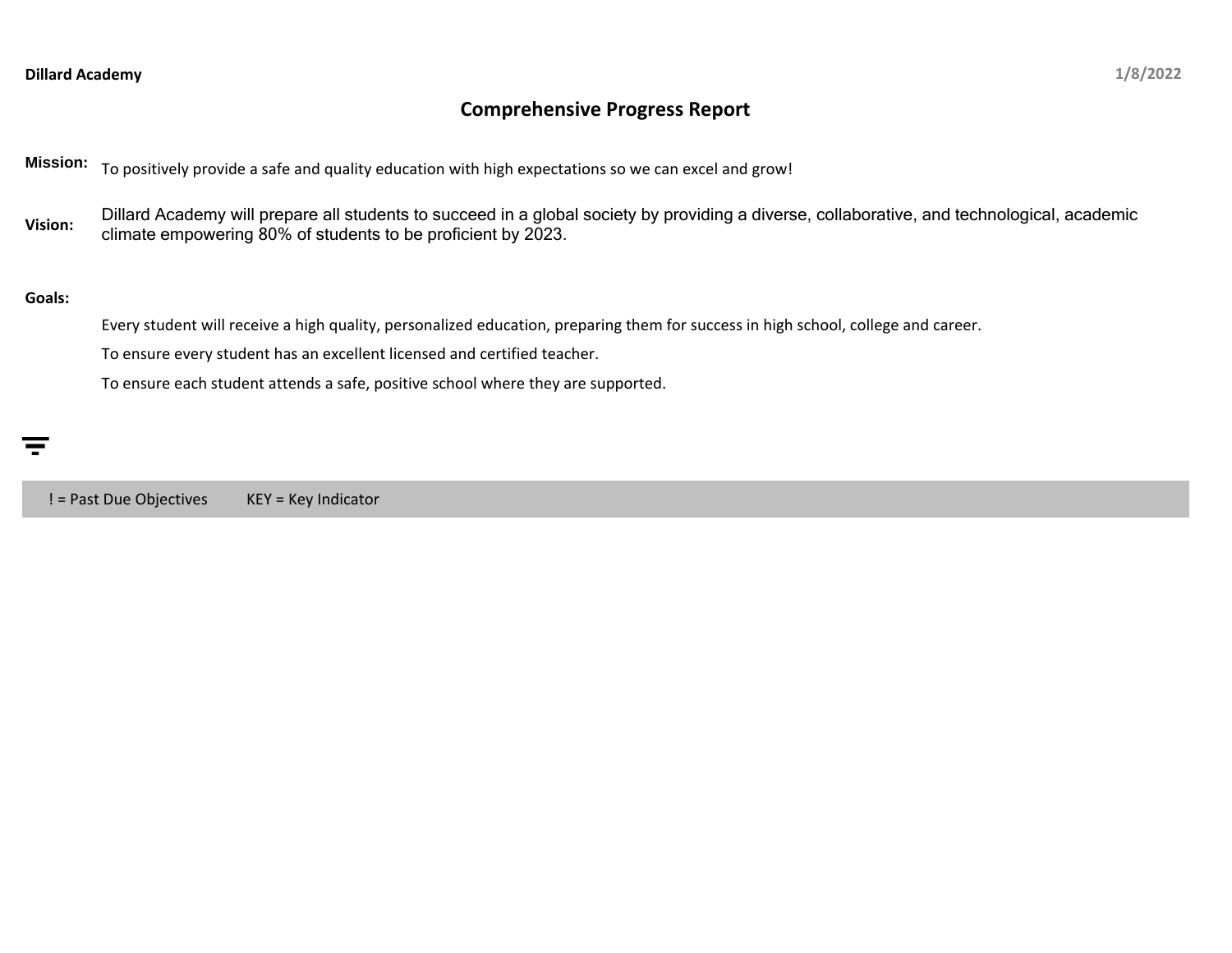| <b>Core Function:</b>                      |  |                            | <b>Dimension A - Instructional Excellence and Alignment</b>                                                                                                                                                                                                                                                                                                                                                                                                                                                                                  |                                   |                      |                    |  |  |
|--------------------------------------------|--|----------------------------|----------------------------------------------------------------------------------------------------------------------------------------------------------------------------------------------------------------------------------------------------------------------------------------------------------------------------------------------------------------------------------------------------------------------------------------------------------------------------------------------------------------------------------------------|-----------------------------------|----------------------|--------------------|--|--|
| <b>Effective Practice:</b>                 |  |                            | <b>High expectations for all staff and students</b>                                                                                                                                                                                                                                                                                                                                                                                                                                                                                          |                                   |                      |                    |  |  |
|                                            |  | A1.01                      | The principal models and communicates the expectation of improved<br>student learning through commitment, discipline, and careful<br>implementation of effective practices.(5082)                                                                                                                                                                                                                                                                                                                                                            | Implementation<br><b>Status</b>   | <b>Assigned To</b>   | <b>Target Date</b> |  |  |
|                                            |  | <b>Initial Assessment:</b> | The principal models and communicates the expectation of improved<br>student learning through commitment (school-wide expectations),<br>discipline (discipline plan), and careful implementation of effective<br>practices (blended model of instruction, standard protocol<br>supplemental instruction for all, intensive academic, behavior and<br>school climate supports). Evidence this modeling and communication<br>will be documented. Effective praactices will continue to be evaluated<br>through the school improvement process. | Limited Development<br>12/16/2021 |                      |                    |  |  |
| <b>How it will look</b><br>when fully met: |  |                            | Evidence this modeling and communication will be documented.<br>Effective practices will continue to be evaluated through the school<br>improvement process.                                                                                                                                                                                                                                                                                                                                                                                 |                                   | <b>Carole Battle</b> | 06/03/2022         |  |  |
| <b>Actions</b>                             |  |                            |                                                                                                                                                                                                                                                                                                                                                                                                                                                                                                                                              |                                   |                      |                    |  |  |
|                                            |  |                            |                                                                                                                                                                                                                                                                                                                                                                                                                                                                                                                                              |                                   |                      |                    |  |  |
|                                            |  | Notes:                     |                                                                                                                                                                                                                                                                                                                                                                                                                                                                                                                                              |                                   |                      |                    |  |  |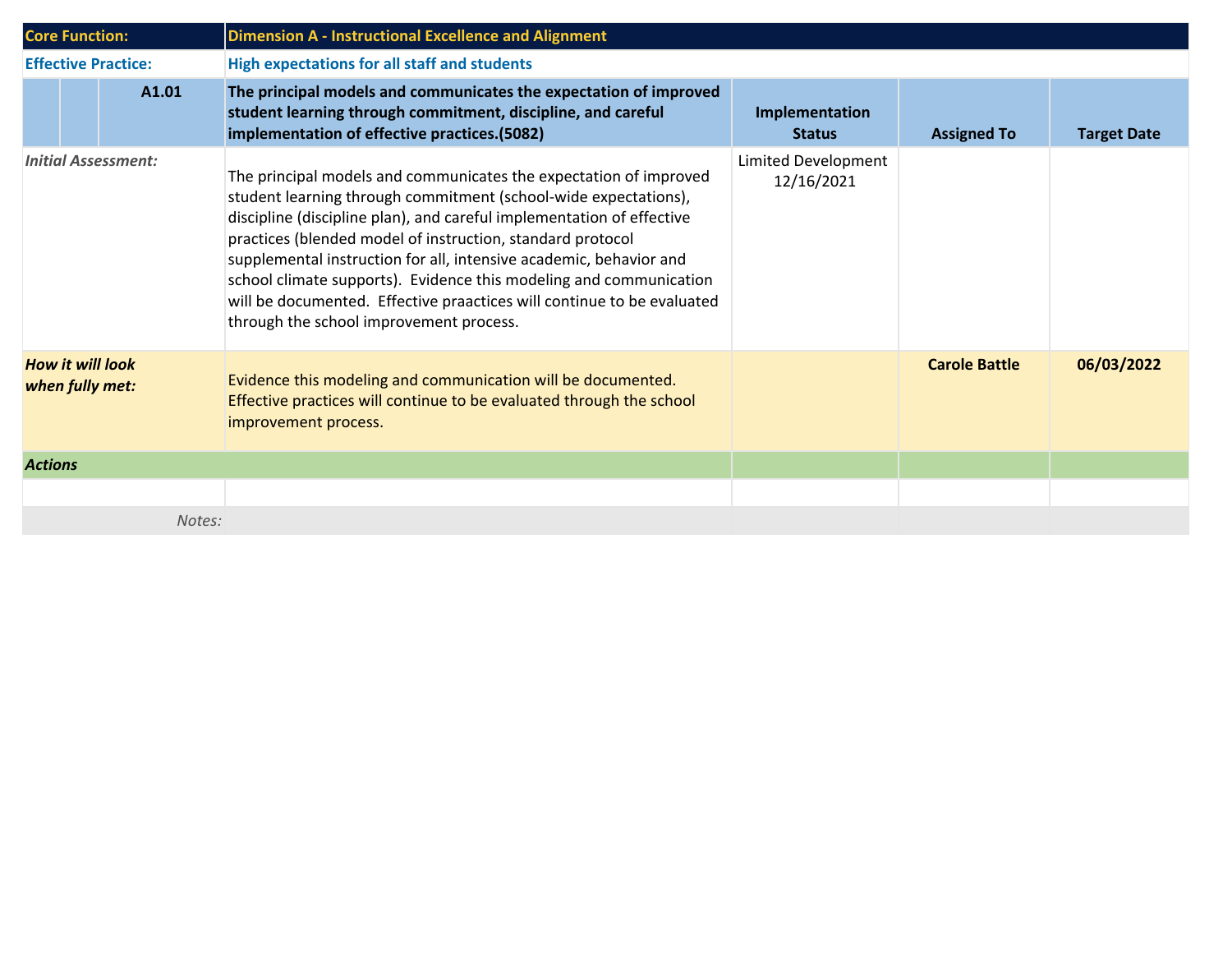|                | A1.06                                      | ALL teachers provide sound instruction in a variety of modes: teacher-<br>directed whole-class; teacher-directed small-group; independent<br>work; computer-based.(5087)                                                                                                                                                                                                                                                                           | Implementation<br><b>Status</b>   | <b>Assigned To</b>   | <b>Target Date</b> |
|----------------|--------------------------------------------|----------------------------------------------------------------------------------------------------------------------------------------------------------------------------------------------------------------------------------------------------------------------------------------------------------------------------------------------------------------------------------------------------------------------------------------------------|-----------------------------------|----------------------|--------------------|
|                | <b>Initial Assessment:</b>                 | Most Dillard Academy teachers provide sound instruction in a variety of<br>modes: teacher-directed whole-class; teacher-directed small-group;<br>independent work; computer-based.                                                                                                                                                                                                                                                                 | Limited Development<br>12/16/2021 |                      |                    |
|                | <b>How it will look</b><br>when fully met: | Instruction in ALL classes will be monitored via formal and informal<br>teacher observations and weekly lesson plan reviews. Student<br>performance data will be monitored via grades, check-in data, i-ready<br>growth, unit assessments, DIBELS and NC EOGs. Attendance and<br>discipline data will also be monitored. When data does not show<br>appropriate growth to meet EOY goals, action plans will be enacted to<br>address those issues. |                                   | <b>Carole Battle</b> | 06/03/2022         |
| <b>Actions</b> |                                            |                                                                                                                                                                                                                                                                                                                                                                                                                                                    |                                   |                      |                    |
|                |                                            |                                                                                                                                                                                                                                                                                                                                                                                                                                                    |                                   |                      |                    |
|                | Notes:                                     |                                                                                                                                                                                                                                                                                                                                                                                                                                                    |                                   |                      |                    |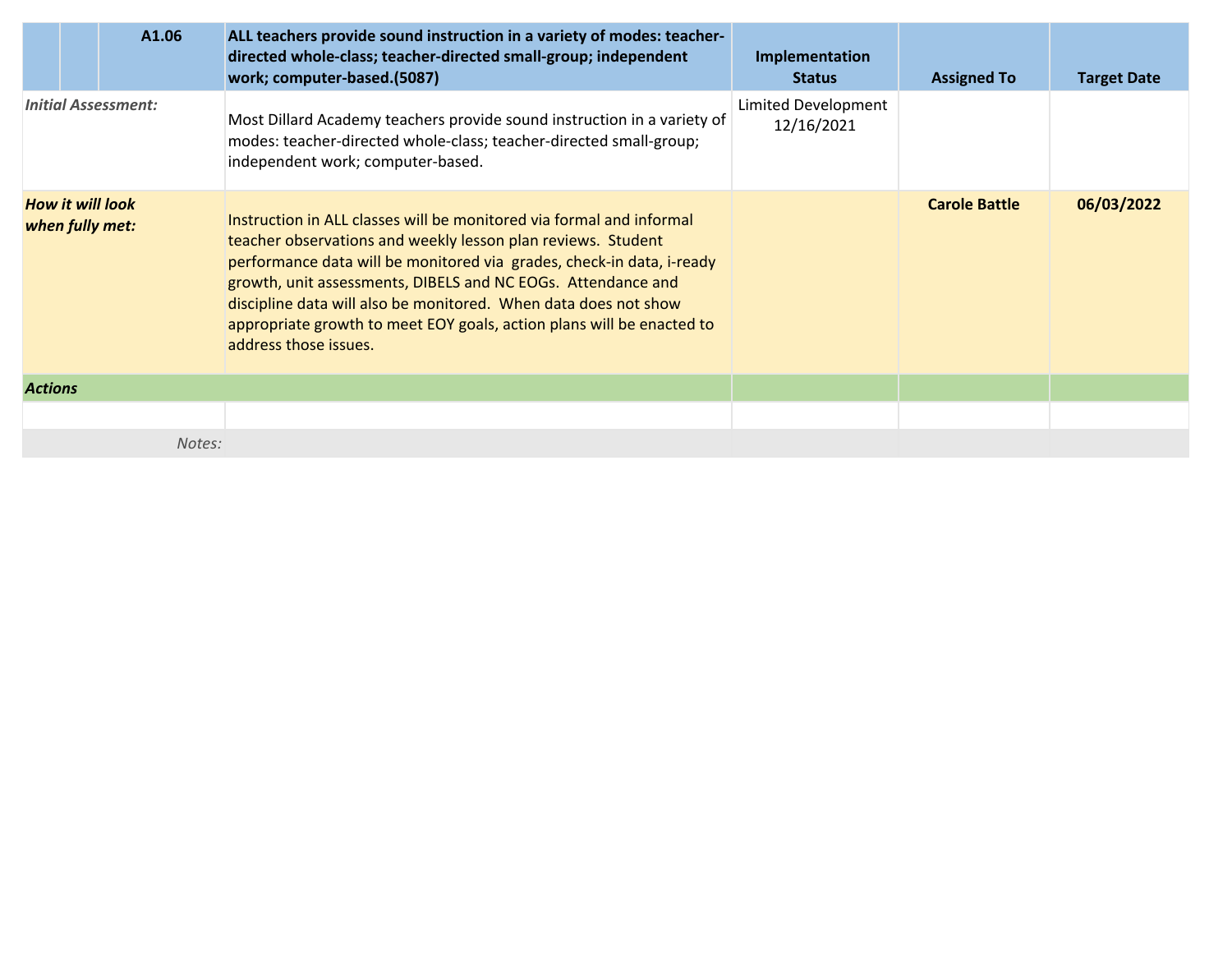| A1.07<br><b>KEY</b>                        | ALL teachers employ effective classroom management and reinforce<br>classroom rules and procedures by positively teaching them.(5088)                                                                                                                                                                                                                                                                                                                                                                              | Implementation<br><b>Status</b>          | <b>Assigned To</b>  | <b>Target Date</b> |
|--------------------------------------------|--------------------------------------------------------------------------------------------------------------------------------------------------------------------------------------------------------------------------------------------------------------------------------------------------------------------------------------------------------------------------------------------------------------------------------------------------------------------------------------------------------------------|------------------------------------------|---------------------|--------------------|
| <b>Initial Assessment:</b>                 | Classroom management protocols are posted in each room.<br>Intermediate training has occurred. Evidence of use of expectations<br>throughout the building. There is only one set of School Expectations,<br>however we now have a middle school. While expectations are posted<br>we are not monitoring use of the expectations to ensure consistently.<br>Class Dojo (tied to Tiger Bucks) is being used, to reward students for<br>following Expectations daily.                                                 | <b>Limited Development</b><br>10/20/2017 |                     |                    |
|                                            | Priority Score: 3<br><b>Opportunity Score: 2</b>                                                                                                                                                                                                                                                                                                                                                                                                                                                                   | Index Score: 6                           |                     |                    |
| <b>How it will look</b><br>when fully met: | Students will be more engaged and self-motivated. There will be fewer<br>classroom disruptions and out of classroom referrals. Staff will display<br>positivism and focus on student growth. The teacher will set clear<br>expectations and create goals for student success.<br><b>Update Expectations for MS teachers</b><br>Additional training and staff discussion on prevention of escalation,<br>goal setting, communicating fairly<br>Monitor use of School-wide Expectations during classroom monitoring. | <b>Objective Met</b><br>02/04/20         | <b>Thomas Smith</b> | 06/30/2020         |
| <b>Actions</b>                             |                                                                                                                                                                                                                                                                                                                                                                                                                                                                                                                    |                                          |                     |                    |
|                                            | 10/20/17 Use school-wide rewards, such as Good Behavior Parties, to support<br>and supplement positive classroom management procedures through<br>Tiger Bucks.                                                                                                                                                                                                                                                                                                                                                     | Complete 02/02/2018                      | <b>Thomas Smith</b> | 02/02/2018         |
|                                            | Notes: TigerBucks are recorded in Google Docs. Quarterly Celebrations in<br>2018 included an afternoon at the park, a dance party/field trip to a<br>local pizzeria, and a trip to the Good Behavior Store. Good Behavior<br>Celebrations are scheduled for the week after Awards Day during the<br>1st, 2nd and 3rd nine weeks.                                                                                                                                                                                   |                                          |                     |                    |
|                                            | 10/20/17 Train all staff on non violent crisis intervention and de-escalation.                                                                                                                                                                                                                                                                                                                                                                                                                                     | Complete 11/08/2019                      | Thelma Black        | 01/31/2020         |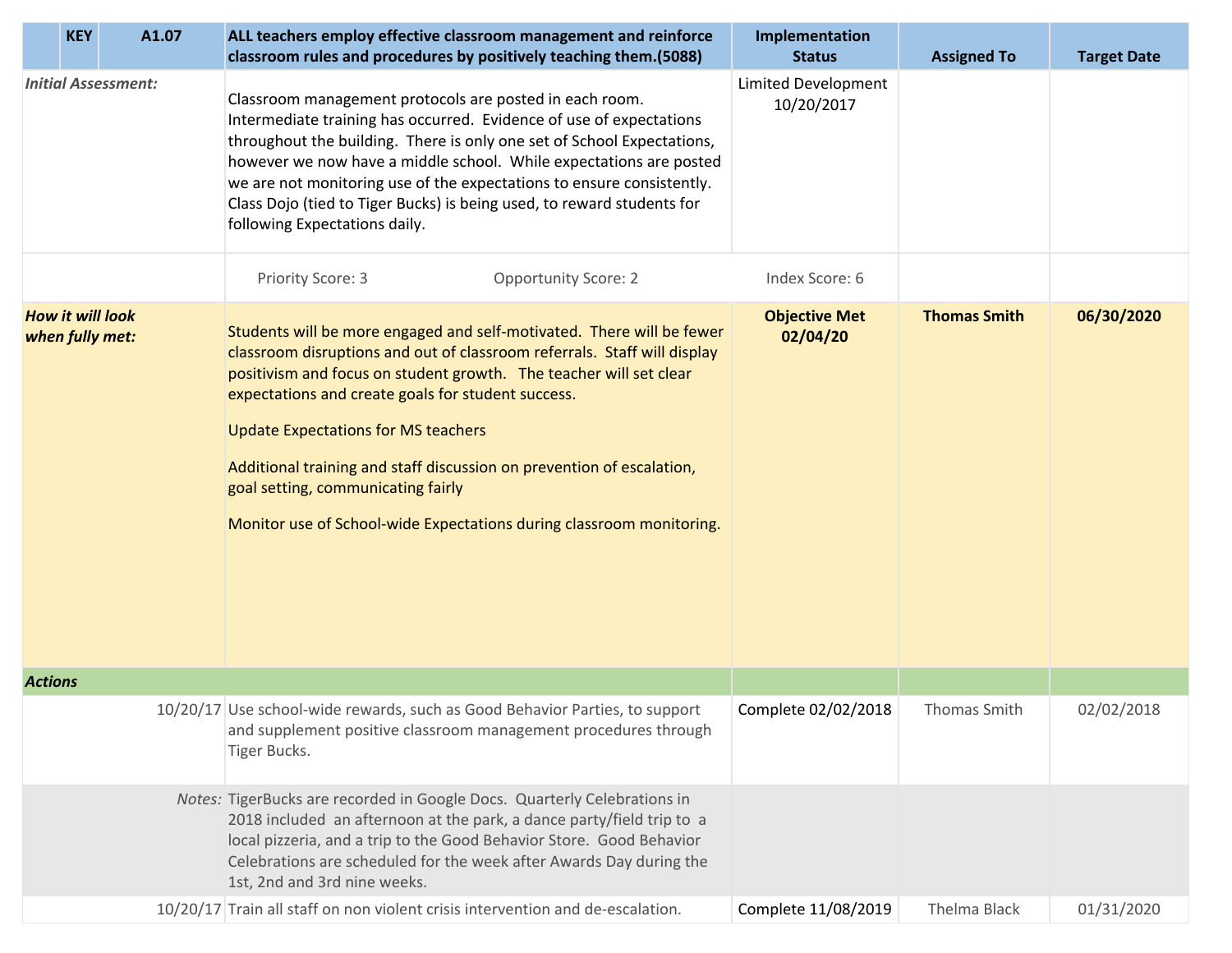|                                            |                        | Notes: Training completed on Aug 24-25 and Ms. Black trained as a regional<br>trainer in February 2018.<br>Black will train LT on April 20, 2018.<br>Train staff during orientation week with follow-up Spring 2019.                                                                                                                                                   |                                          |                      |                    |
|--------------------------------------------|------------------------|------------------------------------------------------------------------------------------------------------------------------------------------------------------------------------------------------------------------------------------------------------------------------------------------------------------------------------------------------------------------|------------------------------------------|----------------------|--------------------|
|                                            |                        | 10/20/17 Train all staff school-wide expectations.                                                                                                                                                                                                                                                                                                                     | Complete 07/23/2019                      | Thomas Smith         | 03/30/2020         |
|                                            |                        | Notes: Black and Smith trained as PBIS trainers on 11/19/2018. PBIS strategies<br>aligned with School-wide expecations. The entire staff was trainedon<br>the PBIS aligned school-wide expectations on July 23, 2019, during the<br>staff retreat.                                                                                                                     |                                          |                      |                    |
|                                            | <b>Implementation:</b> |                                                                                                                                                                                                                                                                                                                                                                        | 02/04/2020                               |                      |                    |
|                                            | <b>Evidence</b>        | 2/4/2020<br>School-Wide Expectations, Training Agendas, survey results, Annual<br>Discipline Data                                                                                                                                                                                                                                                                      |                                          |                      |                    |
| <b>Experience</b>                          |                        | 2/4/2020<br>The Principal, the MTSS Coordinator and the Dean of Students used<br>PBIS strategies to divise the school-wide behavior plan including school-<br>wide classroom, hallway, lunchroom, bathroom and bus expecations,<br>and a detailed classroom management plan including forms and<br>procedures.                                                         |                                          |                      |                    |
| <b>Sustainability</b>                      |                        | 2/4/2020<br>Annual school expectation training during the annual retreat. Inservice<br>and PLCs on positive behavior periodically during the year. Behavior<br>data will be reviewed by administration adn the the Problem solving<br>team. Completion of annual discipline data. Teacher behavior data<br>surveys will also be completed at the end of each semester. |                                          |                      |                    |
|                                            | A1.10                  | All teachers use online curricula with content, assignments, and<br>activities clearly aligned to identified standards (state or national).<br>(5307)                                                                                                                                                                                                                  | Implementation<br><b>Status</b>          | <b>Assigned To</b>   | <b>Target Date</b> |
| <b>Initial Assessment:</b>                 |                        | Most teachers use online curricula with content, assignments, and<br>activities clearly aligned to state standards.                                                                                                                                                                                                                                                    | <b>Limited Development</b><br>12/16/2021 |                      |                    |
| <b>How it will look</b><br>when fully met: |                        | ALL teachers will use online curricula with content, assignments, and<br>activities clearly aligned to state standards. i-Ready Personalized<br>practice will be monitored Weekly                                                                                                                                                                                      |                                          | <b>Carole Battle</b> | 06/03/2022         |
| <b>Actions</b>                             |                        |                                                                                                                                                                                                                                                                                                                                                                        |                                          |                      |                    |
|                                            |                        |                                                                                                                                                                                                                                                                                                                                                                        |                                          |                      |                    |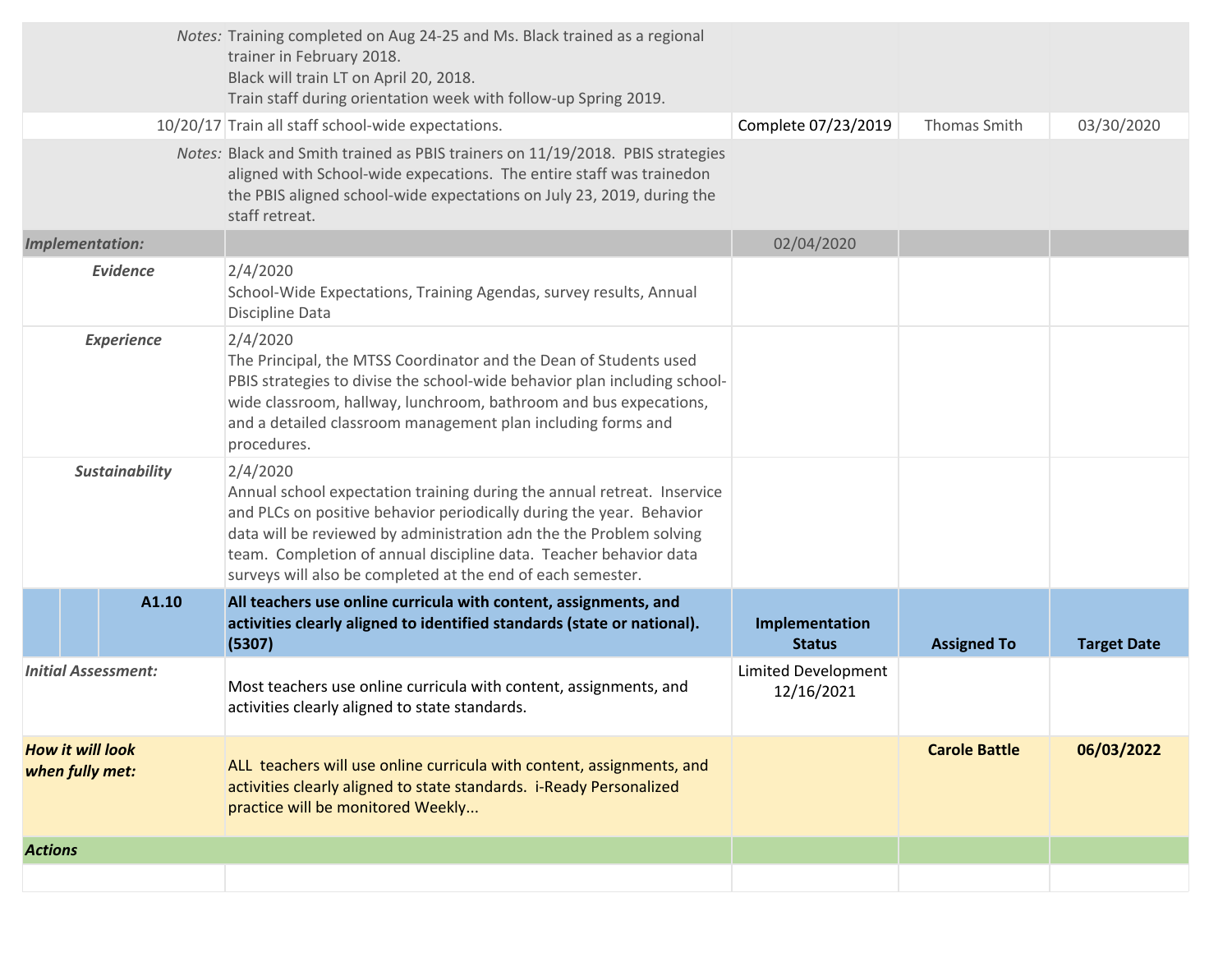|                                            | Notes: |                                                                                                                                                                                                                                                                                                                                                                                                                                                                                                                                                                                                                                        |                                   |                          |                    |
|--------------------------------------------|--------|----------------------------------------------------------------------------------------------------------------------------------------------------------------------------------------------------------------------------------------------------------------------------------------------------------------------------------------------------------------------------------------------------------------------------------------------------------------------------------------------------------------------------------------------------------------------------------------------------------------------------------------|-----------------------------------|--------------------------|--------------------|
| <b>Core Function:</b>                      |        | <b>Dimension A - Instructional Excellence and Alignment</b>                                                                                                                                                                                                                                                                                                                                                                                                                                                                                                                                                                            |                                   |                          |                    |
| <b>Effective Practice:</b>                 |        | <b>Curriculum and instructional alignment</b>                                                                                                                                                                                                                                                                                                                                                                                                                                                                                                                                                                                          |                                   |                          |                    |
|                                            | A2.02  | Instructional Teams meet for blocks of time (e.g., 4 to 6 hour blocks,<br>once a month; whole days before and after the school year) sufficient<br>to develop and refine units of instruction and review student learning<br>data.(5092)                                                                                                                                                                                                                                                                                                                                                                                               | Implementation<br><b>Status</b>   | <b>Assigned To</b>       | <b>Target Date</b> |
| <b>Initial Assessment:</b>                 |        | Dillard Academy provides whole days for instructional planning at the<br>beginning and end of the school year. Additionally, Dillard Academy<br>hosts an annual summer retreat to frame instructional practices for the<br>new year. Most months include at least one workday, where longer<br>blocks of time are available for instructional planning. Dillard Academy<br>teachers have one to two approximately 45 minute grade band PLCs<br>per month where teachers meet to refine units of instruction and<br>review student learning data. Dillard Academy currently has one to two<br>grade band "business" meetings per month. | Limited Development<br>03/26/2018 |                          |                    |
|                                            |        | Priority Score: 2<br><b>Opportunity Score: 3</b>                                                                                                                                                                                                                                                                                                                                                                                                                                                                                                                                                                                       | Index Score: 6                    |                          |                    |
| <b>How it will look</b><br>when fully met: |        | Set time will be allowed specifically to develop and refine units of<br>instruction and review student learning data once per month during<br>Early Dismissals. This will be identified on the annual PD plan. Record<br>of Monthly unit planning and student learning data review will be kept<br>by each team and reviewed by the principal or principal designee.                                                                                                                                                                                                                                                                   | <b>Objective Met</b><br>09/14/20  | <b>Danielle Baptiste</b> | 06/11/2021         |
| <b>Actions</b>                             |        |                                                                                                                                                                                                                                                                                                                                                                                                                                                                                                                                                                                                                                        |                                   |                          |                    |
|                                            |        | 3/26/18 Add blocks of time to develop and refine units of instruction and review Complete 03/01/2018<br>student learning data on annual PD calendar, monthly.                                                                                                                                                                                                                                                                                                                                                                                                                                                                          |                                   | Danielle Baptiste        | 05/02/2018         |
|                                            | Notes: |                                                                                                                                                                                                                                                                                                                                                                                                                                                                                                                                                                                                                                        |                                   |                          |                    |
|                                            |        | 3/26/18 Develop Instructional Team planning and data review template                                                                                                                                                                                                                                                                                                                                                                                                                                                                                                                                                                   | Complete 09/05/2018               | Thelma Black             | 08/30/2018         |
|                                            |        | Notes: Is there a template on the MTSS livebinder we could "harvest"?                                                                                                                                                                                                                                                                                                                                                                                                                                                                                                                                                                  |                                   |                          |                    |
|                                            |        | 1/22/20 Create discussion topics (plan of study) for PLCs throughout the school<br>year.                                                                                                                                                                                                                                                                                                                                                                                                                                                                                                                                               | Complete 02/04/2020               | Thelma Black             | 02/29/2020         |
|                                            | Notes: |                                                                                                                                                                                                                                                                                                                                                                                                                                                                                                                                                                                                                                        |                                   |                          |                    |
|                                            |        | 12/29/18 Train PLCs to problem solve student learning data.                                                                                                                                                                                                                                                                                                                                                                                                                                                                                                                                                                            | Complete 12/16/2019               | Thelma Black             | 05/30/2020         |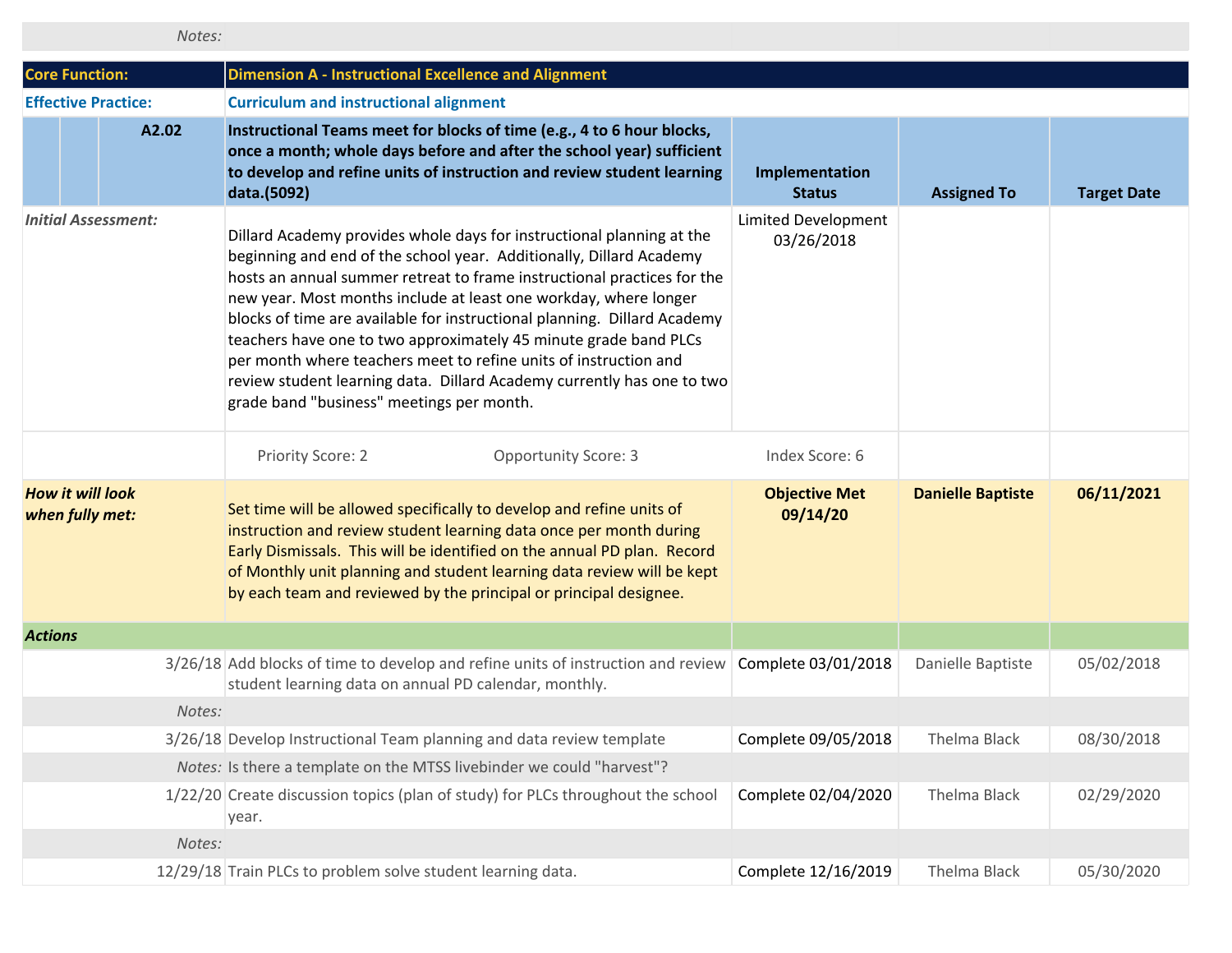| 2/25/20 Create a master schedule that allows time for business meetings and<br>Complete 09/04/2020<br>09/04/2020<br>Carole Battle<br>curricular/instructional planning meetings for instructional teams grade<br>band to meet at once per month and once per month for content area<br>teams.<br>Notes: During the pandemic, the school calendar is abbreviated due to Remote<br>instruction during the 1st nine weeks, at least.<br><b>Implementation:</b><br>09/14/2020<br><b>Evidence</b><br>9/14/2020<br><b>Standing Weekly Events Calendar</b><br>EVERY OTHER MONDAY Grade Level Meeting (Agenda and Minutes due<br>COB on Tuesday) @ 2:45pm<br>POCs: PreK - 1 - Vaughn<br>1st - Pollard<br>2nd - Anderson<br>3rd - Hall<br>4th - Boykin<br>5th - Hunter<br>6th - Olliver<br>7th - Alisin<br>8th - Cox<br>EC - White<br>*If you want Ms. Battle, Dr. Smith or Mrs. Baptiste to attend, please let<br>us know.<br>Every Tuesday - Staff Meeting/PD - 2:10pm<br>Wednesdays & Thursdays - PD<br><b>EVERY 1st Friday K-4th Grade Band Meeting</b><br>Lead: Vaughn<br>Lead will do agenda<br>Assign someone to take minutes. Minutes due Monday COB in the<br><b>Grade Band Meeting Folder</b> | Notes: Template created. We just need to check for fidelity in the use of the<br>template at least monthly. |  |  |
|------------------------------------------------------------------------------------------------------------------------------------------------------------------------------------------------------------------------------------------------------------------------------------------------------------------------------------------------------------------------------------------------------------------------------------------------------------------------------------------------------------------------------------------------------------------------------------------------------------------------------------------------------------------------------------------------------------------------------------------------------------------------------------------------------------------------------------------------------------------------------------------------------------------------------------------------------------------------------------------------------------------------------------------------------------------------------------------------------------------------------------------------------------------------------------------------|-------------------------------------------------------------------------------------------------------------|--|--|
|                                                                                                                                                                                                                                                                                                                                                                                                                                                                                                                                                                                                                                                                                                                                                                                                                                                                                                                                                                                                                                                                                                                                                                                                |                                                                                                             |  |  |
|                                                                                                                                                                                                                                                                                                                                                                                                                                                                                                                                                                                                                                                                                                                                                                                                                                                                                                                                                                                                                                                                                                                                                                                                |                                                                                                             |  |  |
|                                                                                                                                                                                                                                                                                                                                                                                                                                                                                                                                                                                                                                                                                                                                                                                                                                                                                                                                                                                                                                                                                                                                                                                                |                                                                                                             |  |  |
| Send Battle and Baptiste an invitation to the Google Meet<br><b>EVERY 3rd Friday Grades 5-8 Grade Band Meeting</b><br>Lead: Cox<br>Lead will do agenda<br>Assign someone to take minutes. Minutes due Monday COB in the<br><b>Grade Band Meeting Folder</b>                                                                                                                                                                                                                                                                                                                                                                                                                                                                                                                                                                                                                                                                                                                                                                                                                                                                                                                                    |                                                                                                             |  |  |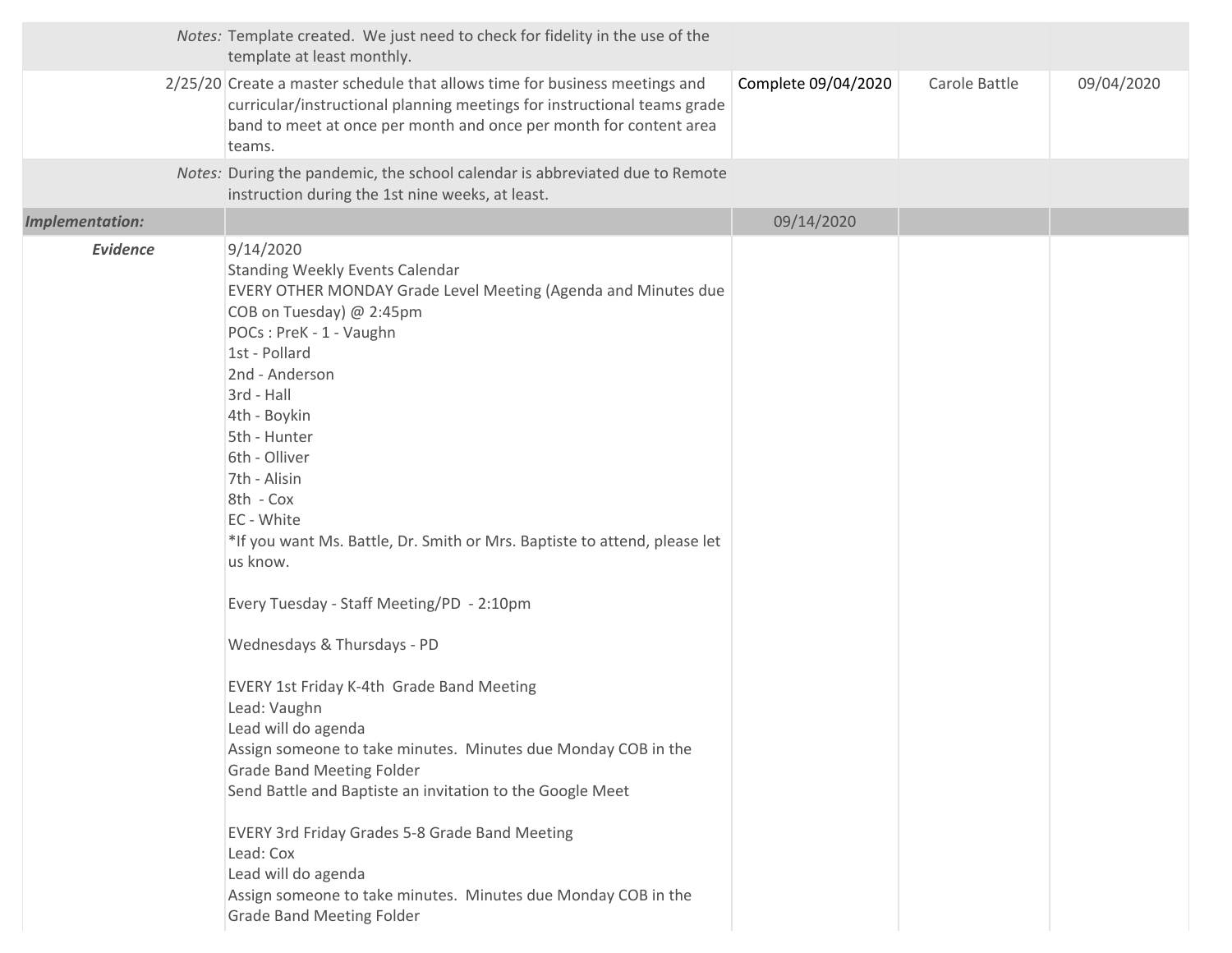|                                            |                |                       | Send Battle and Baptiste an invitation to the Google Meet                                                                                                                                                                                                                                                                                                                                                                                                                    |                                   |                      |                    |
|--------------------------------------------|----------------|-----------------------|------------------------------------------------------------------------------------------------------------------------------------------------------------------------------------------------------------------------------------------------------------------------------------------------------------------------------------------------------------------------------------------------------------------------------------------------------------------------------|-----------------------------------|----------------------|--------------------|
|                                            |                |                       | EVERY 2nd and 4th Friday Instructional (Content Area) Team<br>K-4 ELA Lead - Bowen<br>5-8 ELA Lead - Cox<br>K-4 Math Lead - Anderson<br>5-8 Math Lead - South<br>5-8 Science Lead - Reid *Science will need to select another time to<br>meet or meet after Math<br>Review Student data, Track pacing<br>Assign someone to take minutes. Minutes due to Drive Content Level<br>Meetings Folder by COB on Monday<br>Send Battle and Baptiste an invitation to the Google Meet |                                   |                      |                    |
| <b>Experience</b>                          |                |                       | 9/14/2020<br>Principal developed a master schedule, carving out non-instructional<br>time for grade-band business meetings, and subject-based curricular<br>planning meetings for instructional teams to each meet at once per<br>month.                                                                                                                                                                                                                                     |                                   |                      |                    |
|                                            |                | <b>Sustainability</b> | 9/14/2020<br>We will need to re-schedule these standing meetings when we return<br>to on-campus instruction and annually thereafter.                                                                                                                                                                                                                                                                                                                                         |                                   |                      |                    |
|                                            | <b>KEY</b>     | A2.04                 | Instructional Teams develop standards-aligned units of instruction for<br>each subject and grade level.(5094)                                                                                                                                                                                                                                                                                                                                                                | Implementation<br><b>Status</b>   | <b>Assigned To</b>   | <b>Target Date</b> |
| <b>Initial Assessment:</b>                 |                |                       | Instructional Teams developed a pacing guide based on the NC<br>standards and identified core resources to aid in instruction.                                                                                                                                                                                                                                                                                                                                               | Limited Development<br>12/16/2021 |                      |                    |
| <b>How it will look</b><br>when fully met: |                |                       | Instructional Teams will have develop standards-aligned units of<br>instruction for each subject and grade level                                                                                                                                                                                                                                                                                                                                                             |                                   | <b>Alan Williams</b> | 06/03/2022         |
|                                            | <b>Actions</b> |                       |                                                                                                                                                                                                                                                                                                                                                                                                                                                                              |                                   |                      |                    |
|                                            |                |                       |                                                                                                                                                                                                                                                                                                                                                                                                                                                                              |                                   |                      |                    |
|                                            |                | Notes:                |                                                                                                                                                                                                                                                                                                                                                                                                                                                                              |                                   |                      |                    |
|                                            |                | A2.07                 | ALL teachers include vocabulary development as learning objectives.<br>(5097)                                                                                                                                                                                                                                                                                                                                                                                                | Implementation<br><b>Status</b>   | <b>Assigned To</b>   | <b>Target Date</b> |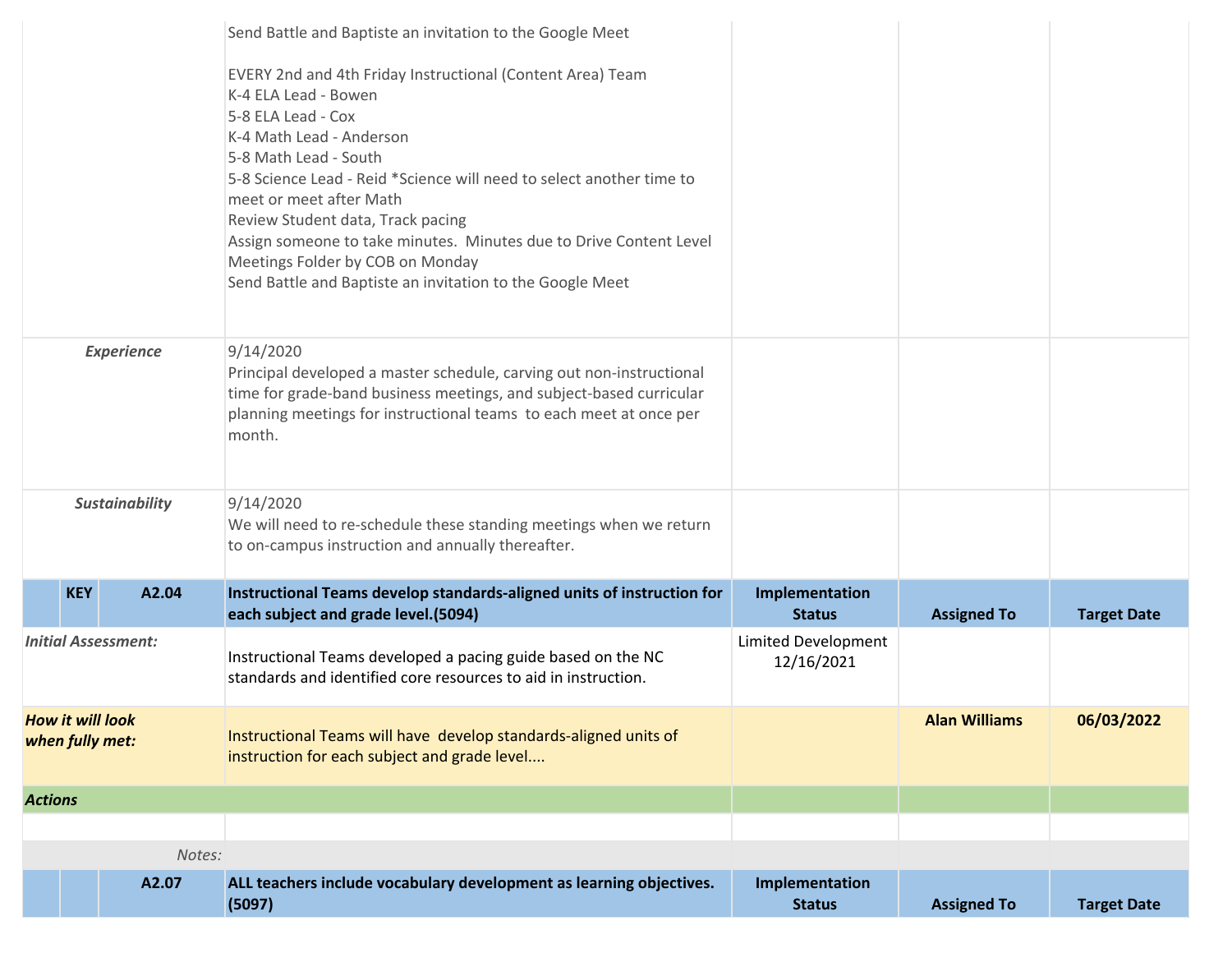| <b>Initial Assessment:</b>                 | Some teachers include vocabulary development as learning objectives.       | Limited Development<br>12/16/2021 |                      |            |
|--------------------------------------------|----------------------------------------------------------------------------|-----------------------------------|----------------------|------------|
| <b>How it will look</b><br>when fully met: | ALL teachers will include vocabulary development as learning<br>objectives |                                   | <b>Carole Battle</b> | 06/03/2022 |
| <b>Actions</b>                             |                                                                            |                                   |                      |            |
|                                            |                                                                            |                                   |                      |            |
|                                            | Notes:                                                                     |                                   |                      |            |

| <b>Core Function:</b>                      |                            | <b>Dimension A - Instructional Excellence and Alignment</b>                                                                                                                                                                                                                                                                                                                                                                                                                                  |                                   |                          |                    |  |  |
|--------------------------------------------|----------------------------|----------------------------------------------------------------------------------------------------------------------------------------------------------------------------------------------------------------------------------------------------------------------------------------------------------------------------------------------------------------------------------------------------------------------------------------------------------------------------------------------|-----------------------------------|--------------------------|--------------------|--|--|
| <b>Effective Practice:</b>                 |                            | Data analysis and instructional planning                                                                                                                                                                                                                                                                                                                                                                                                                                                     |                                   |                          |                    |  |  |
|                                            | A3.01                      | Instructional Teams use student learning data to identify students in<br>need of instructional support or enhancement. (5110)                                                                                                                                                                                                                                                                                                                                                                | Implementation<br><b>Status</b>   | <b>Assigned To</b>       | <b>Target Date</b> |  |  |
|                                            | <b>Initial Assessment:</b> | Dillard Academy has been doing common unit assessments since Jan<br>2018. Grade level planning includes common assessment design, data<br>analysis and two lesson planning sessions each month, with 45 minutes<br>for each type of meeting.                                                                                                                                                                                                                                                 | Limited Development<br>03/26/2018 |                          |                    |  |  |
|                                            |                            | Priority Score: 3<br><b>Opportunity Score: 3</b>                                                                                                                                                                                                                                                                                                                                                                                                                                             | Index Score: 9                    |                          |                    |  |  |
| <b>How it will look</b><br>when fully met: |                            | Common Pretests and post-tests will be administered for each learning<br>objective in order to determine level of mastery. Documentation of<br>learning activities in the class also provide formative data. PLCs will<br>have access to formative assessments, including the teachers' ongoing<br>tracking of student mastery. Instructional Teams can respond quickly<br>when a student is having difficulty or is exhibiting early mastery and will<br>benefit from enhanced assignments. | <b>Objective Met</b><br>02/25/20  | <b>Danielle Baptiste</b> | 01/30/2019         |  |  |
| <b>Actions</b>                             |                            |                                                                                                                                                                                                                                                                                                                                                                                                                                                                                              |                                   |                          |                    |  |  |
|                                            |                            | 3/26/18 Map Curricula to standards                                                                                                                                                                                                                                                                                                                                                                                                                                                           | Complete 08/01/2018               | Danielle Baptiste        | 08/01/2018         |  |  |
|                                            | Notes:                     |                                                                                                                                                                                                                                                                                                                                                                                                                                                                                              |                                   |                          |                    |  |  |
|                                            |                            | 3/26/18 Create benchmarks                                                                                                                                                                                                                                                                                                                                                                                                                                                                    | Complete 08/31/2018               | <b>Richard Knight</b>    | 09/01/2018         |  |  |
|                                            | Notes:                     |                                                                                                                                                                                                                                                                                                                                                                                                                                                                                              |                                   |                          |                    |  |  |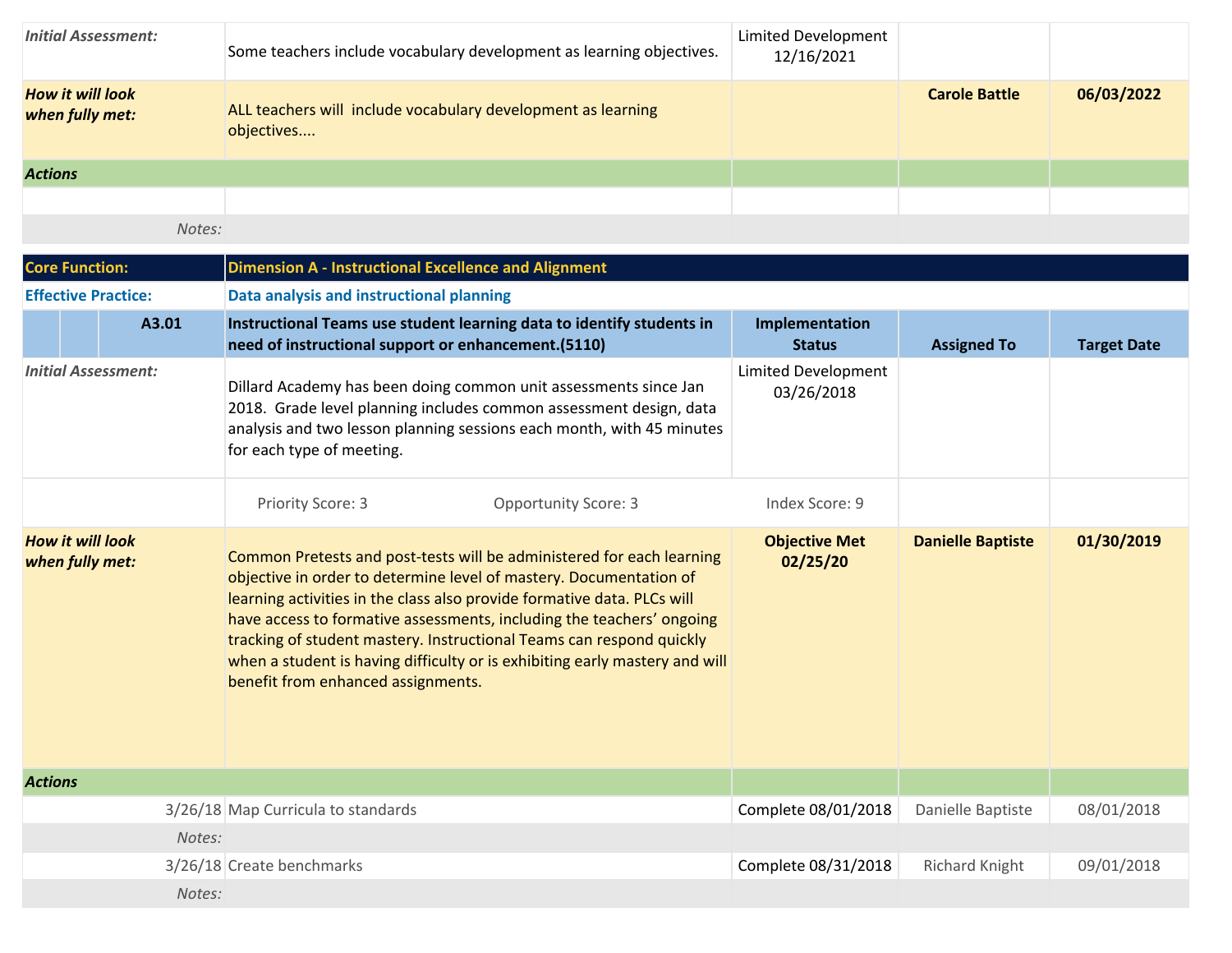|                       |                                            | 3/26/18 Create/Identify/Plan Common Unit assessments                                                                                                                                               | Complete 09/28/2018               | Richard Knight       | 11/01/2018         |
|-----------------------|--------------------------------------------|----------------------------------------------------------------------------------------------------------------------------------------------------------------------------------------------------|-----------------------------------|----------------------|--------------------|
|                       |                                            | Notes: Schoolnet (?)<br>Pre-Post Assessments (?)                                                                                                                                                   |                                   |                      |                    |
|                       |                                            | 12/29/18 Train PLCs to problem solve formative data.                                                                                                                                               | Complete 07/21/2019               | Danielle Baptiste    | 08/31/2019         |
|                       | Notes:                                     |                                                                                                                                                                                                    |                                   |                      |                    |
|                       | Implementation:                            |                                                                                                                                                                                                    | 02/25/2020                        |                      |                    |
|                       | <b>Evidence</b>                            | 10/14/2019<br>Grade band meeting minutes (Next steps), Lesson plans, Intervention<br>plans                                                                                                         |                                   |                      |                    |
| <b>Experience</b>     |                                            | 10/14/2019<br>Dillard Academy now uses NC Check-ins for our quarterly formative<br>assessments. Each grade band will use the Problem Solving method to<br>analyze data and identify next steps.    |                                   |                      |                    |
| <b>Sustainability</b> |                                            | 10/14/2019<br>The School Improvement team will need to continue to require post                                                                                                                    |                                   |                      |                    |
|                       |                                            | check-in action plans and monitor lesson plans and intervention plans.                                                                                                                             |                                   |                      |                    |
|                       | A3.03                                      | The principal compiles reports from classroom observations, showing<br>aggregate areas of strength and areas that need improvement<br>without revealing the identity of individual teachers.(5112) | Implementation<br><b>Status</b>   | <b>Assigned To</b>   | <b>Target Date</b> |
|                       | <b>Initial Assessment:</b>                 | The principal compiles reports from classroom observations, showing<br>aggregate areas of strength and areas that need improvement without<br>revealing the identity of individual teachers.       | Limited Development<br>12/16/2021 |                      |                    |
|                       | <b>How it will look</b><br>when fully met: | The principal will compile reports from classroom observations,<br>showing aggregate areas of strength and areas that need improvement<br>without revealing the identity of individual teachers    |                                   | <b>Carole Battle</b> | 06/03/2022         |
| <b>Actions</b>        |                                            |                                                                                                                                                                                                    |                                   |                      |                    |
|                       |                                            |                                                                                                                                                                                                    |                                   |                      |                    |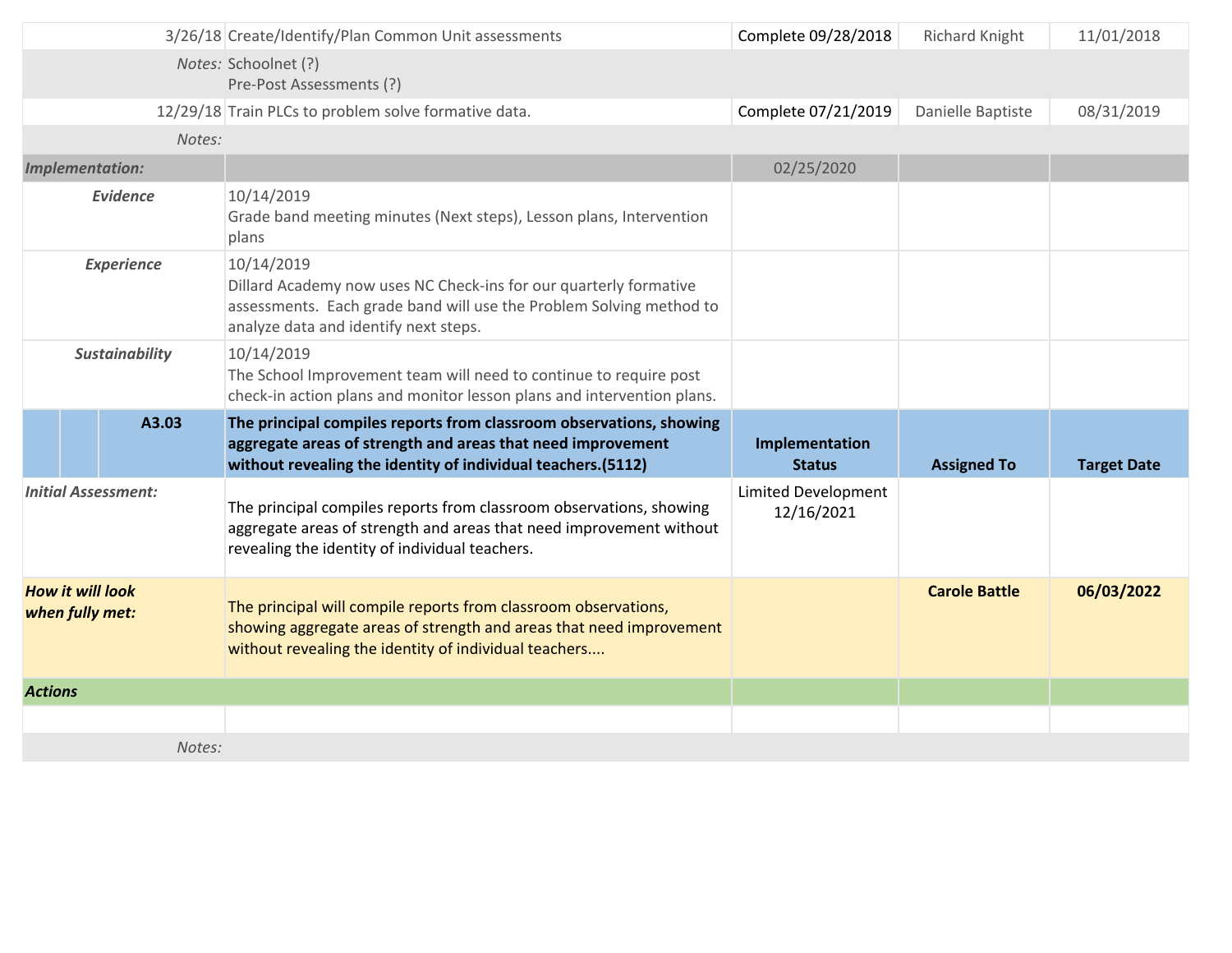|                                            | A3.04                      | Unit pre-tests and post-tests results are reviewed by the Instructional<br>Teams to make decisions about curriculum and instructional plans<br>and to flag students in need of intervention or enrichment.(5113)                                                                                                                                                                                                         | Implementation<br><b>Status</b>          | <b>Assigned To</b>  | <b>Target Date</b> |
|--------------------------------------------|----------------------------|--------------------------------------------------------------------------------------------------------------------------------------------------------------------------------------------------------------------------------------------------------------------------------------------------------------------------------------------------------------------------------------------------------------------------|------------------------------------------|---------------------|--------------------|
|                                            | <b>Initial Assessment:</b> | Teachers are encouraged to create pre- and post- tests that include the<br>quarters' standards to inform instruction based on the level of mastery<br>shown in the data.                                                                                                                                                                                                                                                 | <b>Limited Development</b><br>05/18/2016 |                     |                    |
|                                            |                            | <b>Opportunity Score: 3</b><br>Priority Score: 3                                                                                                                                                                                                                                                                                                                                                                         | Index Score: 9                           |                     |                    |
| <b>How it will look</b><br>when fully met: |                            | Quarterly common assessments will be completed and used each of the<br>first three nine weeks. Common assessments will be created via<br>SchoolNet prior to the school year and PLCs will have set meeting in<br>which to annotate and analyze the data. Quarterly assessment data will<br>be used to inform instruction during the 4th nine weeks reteaching and<br>afternoon interventions throughout the school year. | <b>Objective Met</b><br>02/25/20         | <b>Thelma Black</b> | 06/30/2018         |
| <b>Actions</b>                             |                            |                                                                                                                                                                                                                                                                                                                                                                                                                          |                                          |                     |                    |
|                                            |                            | 6/24/17 Quarterly benchmarks are developed for the school year based on the<br>pacing guide for Math, Reading and science.                                                                                                                                                                                                                                                                                               | Complete 10/01/2017                      | Richard Knight      | 10/01/2017         |
|                                            | Notes:                     |                                                                                                                                                                                                                                                                                                                                                                                                                          |                                          |                     |                    |
|                                            |                            | 6/20/17 Create Problem Solving template for addressing issues that arise from<br>analysis of common assessment data, if applicable.                                                                                                                                                                                                                                                                                      | Complete 11/10/2017                      | Thelma Black        | 11/15/2017         |
|                                            |                            | <b>Notes: MTSS Problem Solving Model</b>                                                                                                                                                                                                                                                                                                                                                                                 |                                          |                     |                    |
|                                            |                            | 6/20/17 PLCs will hold Data analysis meetings after scoring of common unit<br>assessments for each grade level to analyze the results of the Common<br>Assessment (NC Check-ins, Ready Unit Assessments)                                                                                                                                                                                                                 | Complete 08/22/2019                      | Thelma Black        | 08/22/2019         |
|                                            | Notes:                     |                                                                                                                                                                                                                                                                                                                                                                                                                          |                                          |                     |                    |
| <b>Implementation:</b>                     |                            |                                                                                                                                                                                                                                                                                                                                                                                                                          | 02/25/2020                               |                     |                    |
|                                            | <b>Evidence</b>            | 2/25/2020<br>Unit Assessment data and re-teaching plans.                                                                                                                                                                                                                                                                                                                                                                 |                                          |                     |                    |
|                                            | <b>Experience</b>          | 2/25/2020<br>We identified common assessments and annual completion dates. K-2,<br>and 3rd grade (Reading only) will use the READY Unit Assessments and<br>grades Assessment 3 (Math only) through 8 will use NC Check-in as the<br>common unit assessment three times per year.                                                                                                                                         |                                          |                     |                    |
|                                            | <b>Sustainability</b>      | 2/25/2020<br>We will continue to schedule three unit assessments each year. We will<br>continue to train staff to hone our problem solving process.                                                                                                                                                                                                                                                                      |                                          |                     |                    |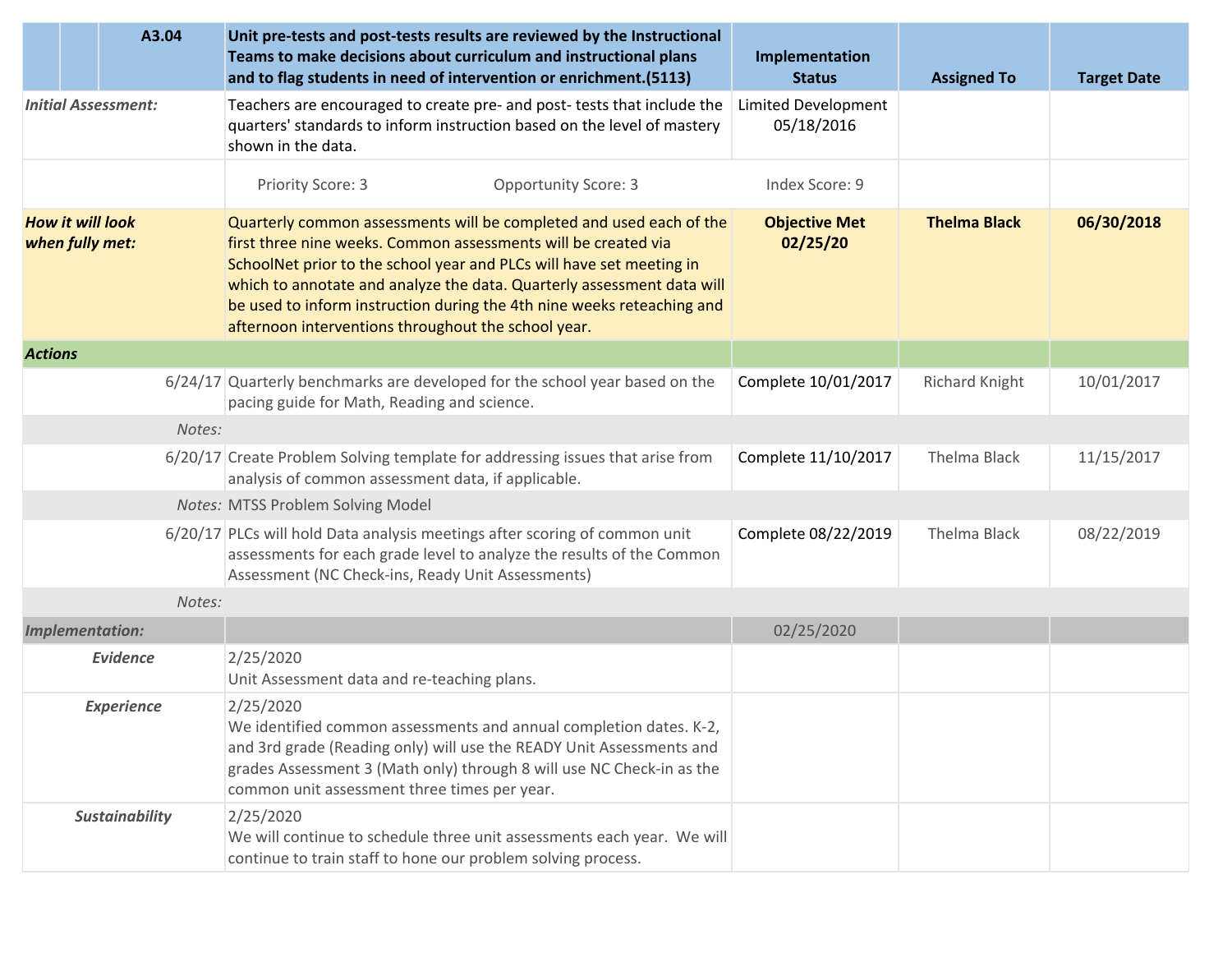| <b>Core Function:</b>                      | <b>Dimension A - Instructional Excellence and Alignment</b>                                                                                                                                                                                                                                                                                                                                                                                                                                                                                  |                                          |                     |                    |  |  |
|--------------------------------------------|----------------------------------------------------------------------------------------------------------------------------------------------------------------------------------------------------------------------------------------------------------------------------------------------------------------------------------------------------------------------------------------------------------------------------------------------------------------------------------------------------------------------------------------------|------------------------------------------|---------------------|--------------------|--|--|
| <b>Effective Practice:</b>                 | <b>Student support services</b>                                                                                                                                                                                                                                                                                                                                                                                                                                                                                                              |                                          |                     |                    |  |  |
| <b>KEY</b><br>A4.01                        | The school implements a tiered instructional system that allows<br>teachers to deliver evidence-based instruction aligned with the<br>individual needs of students across all tiers.(5117)                                                                                                                                                                                                                                                                                                                                                   | Implementation<br><b>Status</b>          | <b>Assigned To</b>  | <b>Target Date</b> |  |  |
| <b>Initial Assessment:</b>                 | The school implements a tiered instructional system. We have a<br>dedicated MTSS coordinator and our MTSS team is in place. We have<br>not adopted PBIS school-wide. This is the first year of MTSS<br>implementation and we need to continue to enhance the proficiency of<br>our process.                                                                                                                                                                                                                                                  | <b>Limited Development</b><br>04/01/2016 |                     |                    |  |  |
|                                            | Priority Score: 3<br><b>Opportunity Score: 3</b>                                                                                                                                                                                                                                                                                                                                                                                                                                                                                             | Index Score: 9                           |                     |                    |  |  |
| <b>How it will look</b><br>when fully met: | Sign on to an MTSS cohort in order to provide PD on full, schoolwide<br>MTSS implementation.<br>Academics: Core Instruction, Standard protocol Interventions,<br>Intensified Interventions (Gold - Growth group, Blue - Prep Group),<br>Afterschool, Saturday Academy, tutoring and coaching for teachers.<br>Behavior: Core Classroom Management, Standard Protocol Behavior<br>Intervention (BEC, Behavior Plan, Behavior Chart Data), Intensified<br>Interventions (Functional Behavior Assessment & Referral to Positive<br>Influences). | <b>Objective Met</b><br>02/04/20         | <b>Thelma Black</b> | 06/28/2020         |  |  |
| <b>Actions</b>                             |                                                                                                                                                                                                                                                                                                                                                                                                                                                                                                                                              |                                          |                     |                    |  |  |
|                                            | 6/20/17 Assign an MTSS Leadership Team                                                                                                                                                                                                                                                                                                                                                                                                                                                                                                       | Complete 08/29/2016                      | Danielle Baptiste   | 09/29/2016         |  |  |
|                                            | Notes:                                                                                                                                                                                                                                                                                                                                                                                                                                                                                                                                       |                                          |                     |                    |  |  |
|                                            | 6/20/17 Embark upon the Implementation Phase of MTSS by addressing the<br>Core and Tier 2 Interventions.                                                                                                                                                                                                                                                                                                                                                                                                                                     | Complete 11/03/2017                      | Thelma Black        | 05/31/2018         |  |  |
|                                            | Notes: Schedule Core Instruction and Intervention time into the schedule.<br>Use the pacing guide to drive core instruction.<br>Use Common Assessment and diagnostic assessment data to drive<br>interventions.<br>Use Common assessment analysis and diagnostic assessment data to<br>drive 3rd and 4th quarter reteaching, test prep and extension activities.                                                                                                                                                                             |                                          |                     |                    |  |  |
|                                            | 11/29/17 Study and refine implementation                                                                                                                                                                                                                                                                                                                                                                                                                                                                                                     | Complete 02/03/2020                      | Thelma Black        | 02/03/2020         |  |  |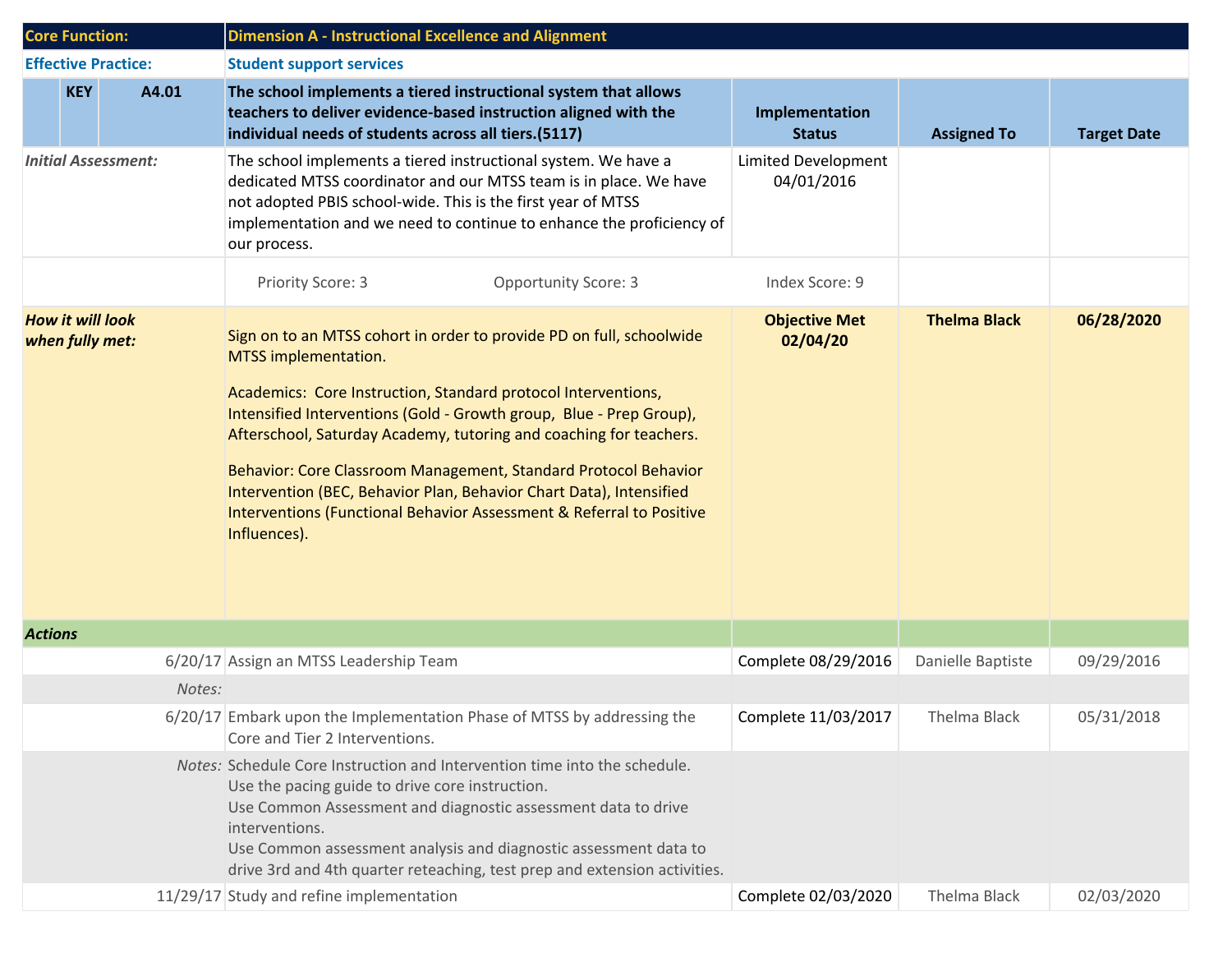| Notes:                                     |                                                                                                                                                                                                                                                                                                                                                                                                                                                                                                                                            |                                  |                          |                    |
|--------------------------------------------|--------------------------------------------------------------------------------------------------------------------------------------------------------------------------------------------------------------------------------------------------------------------------------------------------------------------------------------------------------------------------------------------------------------------------------------------------------------------------------------------------------------------------------------------|----------------------------------|--------------------------|--------------------|
| <b>Implementation:</b>                     |                                                                                                                                                                                                                                                                                                                                                                                                                                                                                                                                            | 02/04/2020                       |                          |                    |
| <b>Evidence</b>                            | 2/4/2020                                                                                                                                                                                                                                                                                                                                                                                                                                                                                                                                   |                                  |                          |                    |
| <b>Experience</b>                          | 2/4/2020<br>Dillard Academy's Tiered System of Support allows teachers to deliver<br>evidence-based instruction aligned with the individual needs of<br>students across all tiers. Dillard Academy accomplishes this thorugh<br>the monitoring lesson plans, CCC - Curriculum Conversations with<br>Carole (PLC meeting with the Principal, the use of Academic Coaches,<br>the use of i-ready for Curriculum Based Measurement Data (CBMD),<br>scheduled individualized tiered small-group instruction<br><b>Academic Coaches</b>         |                                  |                          |                    |
| <b>Sustainability</b>                      | 2/4/2020                                                                                                                                                                                                                                                                                                                                                                                                                                                                                                                                   |                                  |                          |                    |
| A4.02                                      | Teams of special educators, general education teachers, and related<br>service providers meet regularly to enhance/unify instructional<br>planning and program implementation for students with disabilities.<br>(5118)                                                                                                                                                                                                                                                                                                                    | Implementation<br><b>Status</b>  | <b>Assigned To</b>       | <b>Target Date</b> |
| <b>Initial Assessment:</b>                 | EC staff meets with teachers at the beginning of the school year to<br>review IEP goals and accomodations. They meet with teachers<br>informally in preparation for annual reviews, progress reports and<br>report cards.                                                                                                                                                                                                                                                                                                                  | No Development<br>09/15/2020     |                          |                    |
|                                            | Priority Score: 3<br><b>Opportunity Score: 3</b>                                                                                                                                                                                                                                                                                                                                                                                                                                                                                           | Index Score: 9                   |                          |                    |
| <b>How it will look</b><br>when fully met: | Teams of special educators, general education teachers, and related<br>service providers meet regularly to enhance/unify instructional<br>planning and program implementation for students with disabilities.<br>They will meet once per month to discuss progress monitoring,<br>attendance, IEP Goals, assessments, grading, etc. Meeting agendas and<br>minutes will serve as evidence. When this indicator is fully<br>implemented we will see an increase in student achievement (i-Ready,<br>EOG, Classroom Assessments, IEP Goals). | <b>Objective Met</b><br>06/29/21 | <b>Danielle Baptiste</b> | 06/11/2021         |
| <b>Actions</b>                             |                                                                                                                                                                                                                                                                                                                                                                                                                                                                                                                                            |                                  |                          |                    |
|                                            | 9/15/20 Schedule Regular Specialized Instruction meetings once per month.                                                                                                                                                                                                                                                                                                                                                                                                                                                                  | Complete 09/18/2020              | Danielle Baptiste        | 06/11/2021         |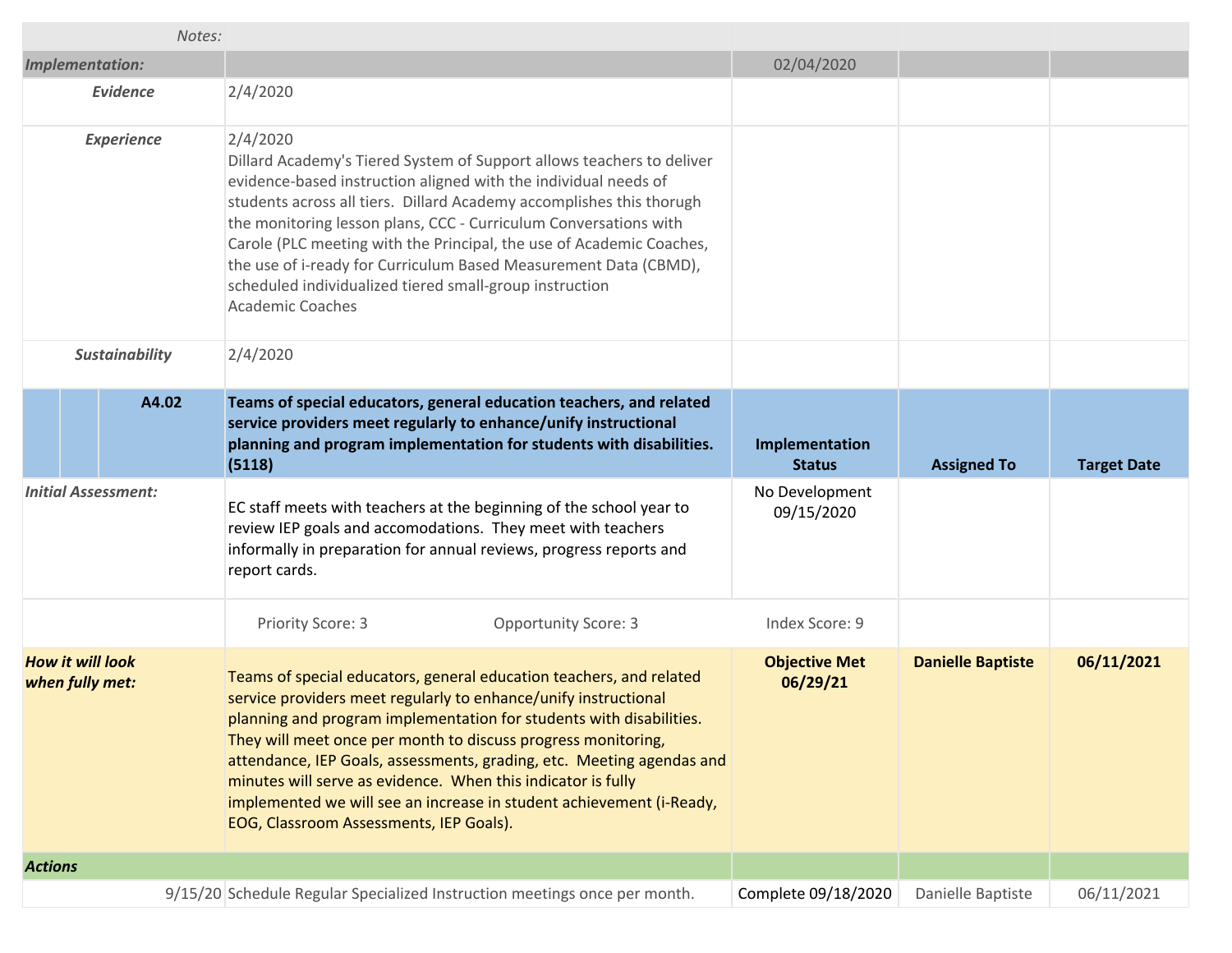| Notes:                                     |                                                                                                                                                                                                                                                                                                                                    |                                          |                      |                    |
|--------------------------------------------|------------------------------------------------------------------------------------------------------------------------------------------------------------------------------------------------------------------------------------------------------------------------------------------------------------------------------------|------------------------------------------|----------------------|--------------------|
|                                            | 10/14/20 Monitor for growth for students with IEPs (IEP goals, grades, NC<br>Assessment scores, diagnostic assessment scores, etc) individually at<br>IEP annual meetings. Track student growth annually.                                                                                                                          | Complete 06/08/2021                      | Danielle Baptiste    | 06/11/2021         |
| Notes:                                     |                                                                                                                                                                                                                                                                                                                                    |                                          |                      |                    |
|                                            | 10/14/20 Ensure that the team monitors the SWD subgroup at each quarterly<br>school-wide data analysis session.                                                                                                                                                                                                                    | Complete 06/08/2021                      | Danielle Baptiste    | 06/11/2021         |
| Notes:                                     |                                                                                                                                                                                                                                                                                                                                    |                                          |                      |                    |
| <b>Implementation:</b>                     |                                                                                                                                                                                                                                                                                                                                    | 06/29/2021                               |                      |                    |
| <b>Evidence</b>                            | 6/29/2021<br>Meeting dates and agendas are detailed at<br>https://sites.google.com/dillardacademy.org/weekly-update/home                                                                                                                                                                                                           |                                          |                      |                    |
| <b>Experience</b>                          | 6/29/2021<br>In order to complete this objective, monthly meetings were scheduled<br>including classroom and EC teachers and support staff to discuss EC<br>student data. Quarterly data analysis by the problem solving team<br>includes subgroup disaggregation. EC representatives are assigned to<br>the Problem solving team. |                                          |                      |                    |
| <b>Sustainability</b>                      | 6/29/2021<br>Continued monthly Instructional Support meetings and continued<br>Quarterly Data meetings of Leadership team and continued by weekly<br>problem-solving team meetings.                                                                                                                                                |                                          |                      |                    |
| A4.04                                      | The school promotes social/emotional competency in school rituals<br>and routines, such as morning announcements, awards assemblies,<br>hallway and classroom wall displays, and student competitions.(5122)                                                                                                                       | Implementation<br><b>Status</b>          | <b>Assigned To</b>   | <b>Target Date</b> |
| <b>Initial Assessment:</b>                 | The school promotes social/emotional competency in school rituals<br>and routines, such as morning announcements, and student<br>competitions.                                                                                                                                                                                     | <b>Limited Development</b><br>12/16/2021 |                      |                    |
| <b>How it will look</b><br>when fully met: | The school will promote social/emotional competency in school rituals<br>and routines, such as morning announcements, awards assemblies,<br>hallway and classroom wall displays, and student competitions. DACS<br>will continue to provide all classes with a bi-weekly SEL workshop                                              |                                          | <b>Carole Battle</b> | 06/03/2022         |
| <b>Actions</b>                             |                                                                                                                                                                                                                                                                                                                                    |                                          |                      |                    |
|                                            |                                                                                                                                                                                                                                                                                                                                    |                                          |                      |                    |
| Notes:                                     |                                                                                                                                                                                                                                                                                                                                    |                                          |                      |                    |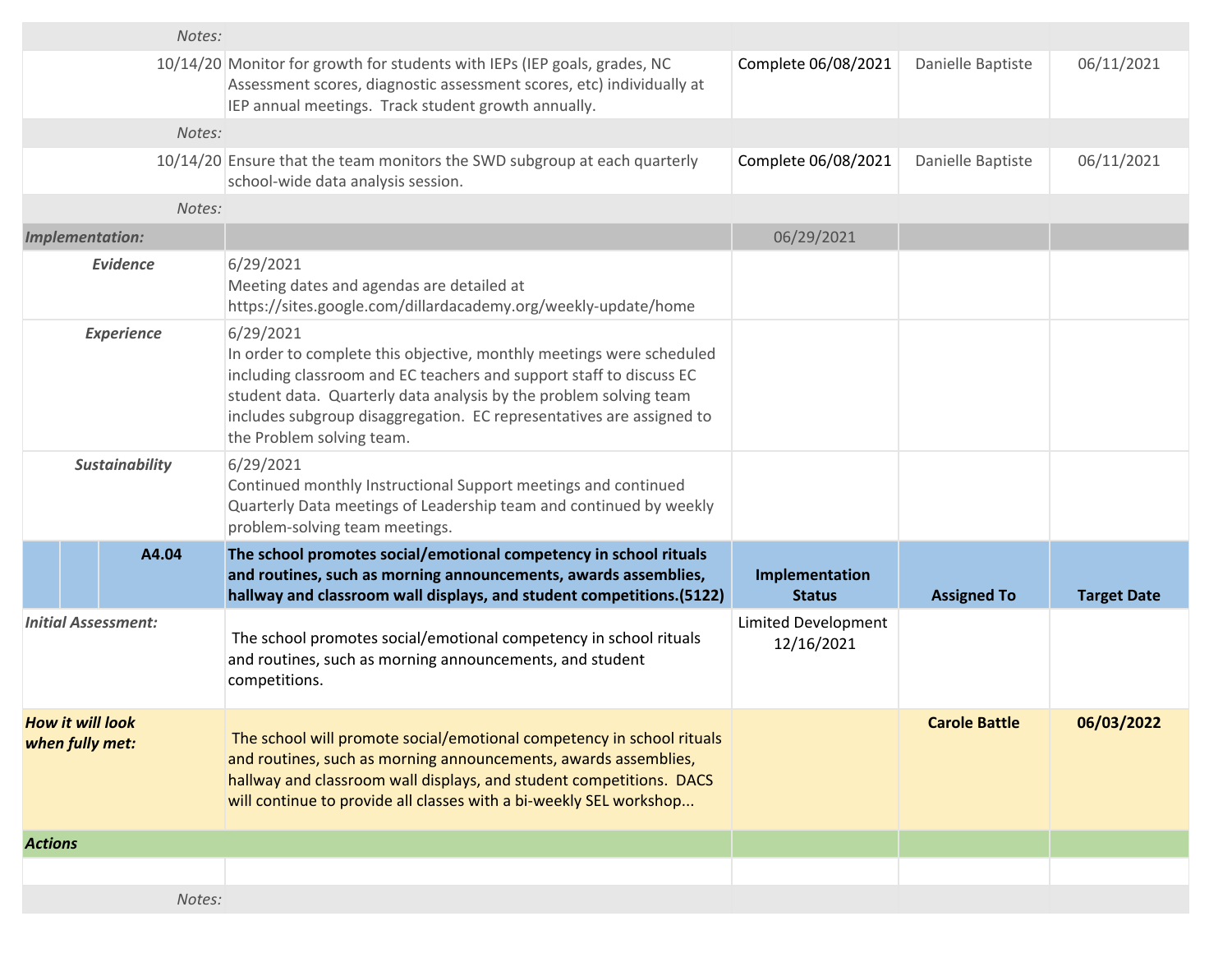| A4.06<br><b>KEY</b>                        |  | ALL teachers are attentive to students' emotional states, guide<br>students in managing their emotions, and arrange for supports and<br>interventions when necessary.(5124)                                                                                                                                                                                                                                                                                                                                    | Implementation<br><b>Status</b>          | <b>Assigned To</b>  | <b>Target Date</b> |
|--------------------------------------------|--|----------------------------------------------------------------------------------------------------------------------------------------------------------------------------------------------------------------------------------------------------------------------------------------------------------------------------------------------------------------------------------------------------------------------------------------------------------------------------------------------------------------|------------------------------------------|---------------------|--------------------|
| <b>Initial Assessment:</b>                 |  | We do have a behavioral center, behavioral specialist and behavioral<br>interventions. Classroom teachers implement classroom management<br>techniques to address student social/emotional behaviors within the<br>classroom. However, Dillard Academy staff tends to be reactionary<br>rather than proactively teaching the essential components of<br>behavior/social emotional skills. We do not have an articulated plan of<br>social/emotional instruction. We have not implemented PBIS at this<br>time. | <b>Limited Development</b><br>04/01/2016 |                     |                    |
|                                            |  | <b>Opportunity Score: 3</b><br>Priority Score: 3                                                                                                                                                                                                                                                                                                                                                                                                                                                               | Index Score: 9                           |                     |                    |
| <b>How it will look</b><br>when fully met: |  | Dillard Academy will implement a school-wide Positive behavior plan,<br>including classroom management and positive behavior incentives,<br>school-wide expectations and positive behavior incentives, and on-site,<br>individualized treatment for students with chronic behavior concerns.                                                                                                                                                                                                                   | <b>Objective Met</b><br>02/25/20         | <b>Thomas Smith</b> | 06/30/2020         |
| <b>Actions</b>                             |  |                                                                                                                                                                                                                                                                                                                                                                                                                                                                                                                |                                          |                     |                    |
|                                            |  | 6/20/17 Create school-wide behavior expectations and guidelines for positive<br>behavior supports                                                                                                                                                                                                                                                                                                                                                                                                              | Complete 08/14/2017                      | Thomas Smith        | 08/14/2017         |
|                                            |  | Notes: Classroom, Recess, cafeteria, Specials, Bathroom expectations<br><b>Tiger Bucks</b><br>Quarterly positive behavior incentives (good behavior parties/field<br>trips/prizes)                                                                                                                                                                                                                                                                                                                             |                                          |                     |                    |
|                                            |  | 6/24/17 Provide training in Non Violent Crisis Intervention.                                                                                                                                                                                                                                                                                                                                                                                                                                                   | Complete 02/18/2020                      | <b>Thelma Black</b> | 06/30/2020         |
|                                            |  | Notes: Selected staff to receive the 2 day "holds" training while the majority of<br>staff will receive training on de-escalation.                                                                                                                                                                                                                                                                                                                                                                             |                                          |                     |                    |
| <b>Implementation:</b>                     |  |                                                                                                                                                                                                                                                                                                                                                                                                                                                                                                                | 02/25/2020                               |                     |                    |
| <b>Evidence</b>                            |  | 2/25/2020                                                                                                                                                                                                                                                                                                                                                                                                                                                                                                      |                                          |                     |                    |
| <b>Experience</b>                          |  | 2/25/2020<br>All teachers have                                                                                                                                                                                                                                                                                                                                                                                                                                                                                 |                                          |                     |                    |
| <b>Sustainability</b>                      |  | 2/25/2020                                                                                                                                                                                                                                                                                                                                                                                                                                                                                                      |                                          |                     |                    |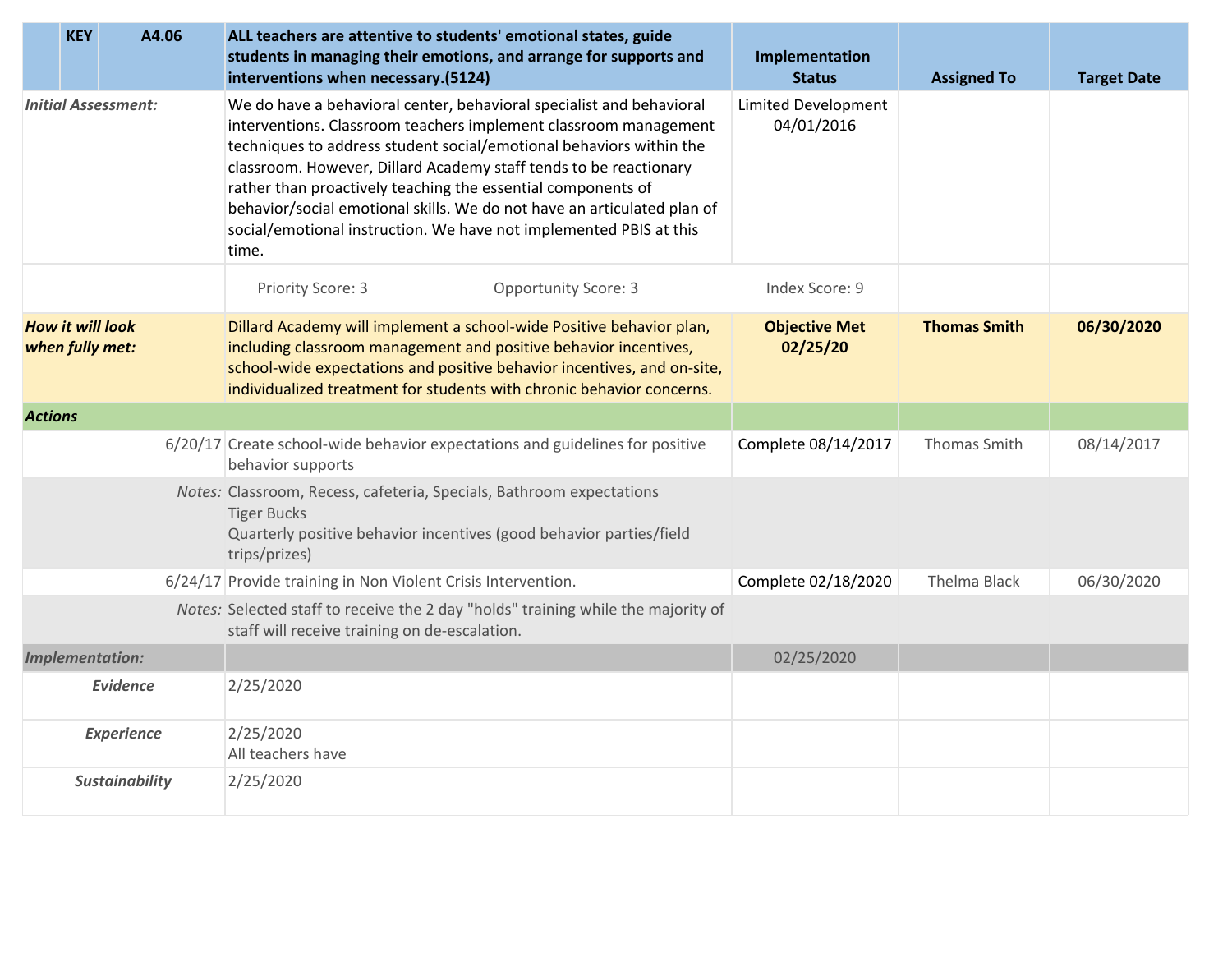|                                            |  | A4.14  | The school provides all students with supports and guidance to<br>prepare them for college and careers (e.g., career awareness<br>activities, career exploration, school visits).(5132)                                                                                                                                                                                                                                      | Implementation<br><b>Status</b> | <b>Assigned To</b>                  | <b>Target Date</b> |
|--------------------------------------------|--|--------|------------------------------------------------------------------------------------------------------------------------------------------------------------------------------------------------------------------------------------------------------------------------------------------------------------------------------------------------------------------------------------------------------------------------------|---------------------------------|-------------------------------------|--------------------|
| <b>Initial Assessment:</b>                 |  |        | Dillard Academy provides weekly College and Career Development<br>Instruction for middle school students and annual awareness activities<br>for all students which include: College and Career visits to local<br>community colleges, in school college and career fairs supported<br>by community stakeholders/partners. Middle school students also<br>attend college orientation (virtual and in-person).                 | No Development<br>05/18/2016    |                                     |                    |
| <b>How it will look</b><br>when fully met: |  |        | Dillard Academy will have a College and Career Readiness program for<br>middle schoolers that includes weekly college and career classes. Our<br>students will also participate in other activities, assemblies, business<br>visits and field trips. Elementary students will participate in school<br>sponsored College and Career activities as least twice per year. These<br>activities will occur virtual or in-person. |                                 | <b>Thomas Smith</b>                 | 06/11/2022         |
| <b>Actions</b>                             |  |        |                                                                                                                                                                                                                                                                                                                                                                                                                              | 4 of 7 (57%)                    |                                     |                    |
|                                            |  |        | 6/24/17 Add time in schedule for College and Career readiness preparation at<br>least once per month for middle schoolers and twice a year for<br>elementary students.                                                                                                                                                                                                                                                       | Complete 08/22/2017             | <b>Richard Knight</b>               | 09/29/2017         |
|                                            |  | Notes: |                                                                                                                                                                                                                                                                                                                                                                                                                              |                                 |                                     |                    |
|                                            |  |        | 6/24/17 Schedule interest discussions for students. Use research based<br>activities and the results of the interest survey to schedule appropriate<br>college and career activities throughout the year. Publish the college<br>and career readiness program schedule by October each year.                                                                                                                                 | Complete 10/15/2018             | Thomas Smith                        | 11/01/2018         |
|                                            |  | Notes: |                                                                                                                                                                                                                                                                                                                                                                                                                              |                                 |                                     |                    |
|                                            |  |        | 12/29/18 Create weekly College and Career Readiness Course.                                                                                                                                                                                                                                                                                                                                                                  | Complete 01/03/2020             | Thomas Smith                        | 01/03/2020         |
|                                            |  | Notes: |                                                                                                                                                                                                                                                                                                                                                                                                                              |                                 |                                     |                    |
|                                            |  |        | 2/25/20 Middle School students attend College and Career Readiness Center at<br>the Maxwell Center sponsored by the Wayne County Chamber of<br>Commerce each year.                                                                                                                                                                                                                                                           | Complete 02/14/2020             | <b>Thomas Smith</b>                 | 02/14/2020         |
|                                            |  | Notes: |                                                                                                                                                                                                                                                                                                                                                                                                                              |                                 |                                     |                    |
|                                            |  |        | 2/25/20 Host a College and Career Fair at Dillard Academy for Middle School<br>students.                                                                                                                                                                                                                                                                                                                                     |                                 | Carole Battle and<br>Etta Craigwell | 04/10/2022         |
|                                            |  |        | Notes: Partner with external partners such as UMO, SJAFB, and the Goldsboro<br>Continentals.                                                                                                                                                                                                                                                                                                                                 |                                 |                                     |                    |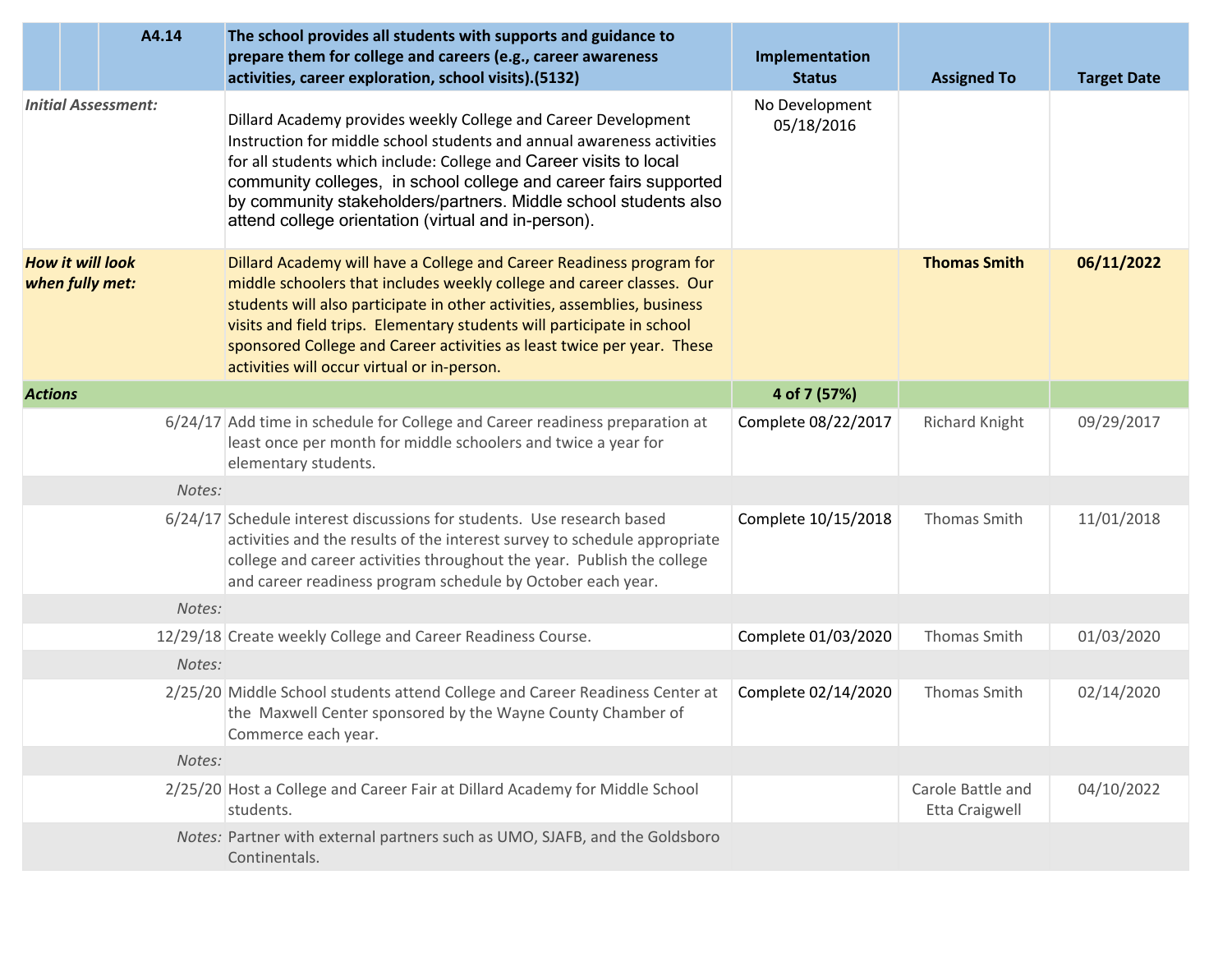|                            |       | 9/1/20 Plan and schedule virtual and in-person visits to local businesses and<br>colleges (i.e. SJAFB, Mt Olive Pickle, Franklin Bakery, local downtown<br>businesses, WCC, UMO, etc).<br>Schedule business professionals, college and high school students as<br>speakers.                                                                                                                                                                                                                                                                                                                                                                                                                                 |                                   | <b>Etta Craigwell and</b><br>Thomas Smith | 06/11/2022         |
|----------------------------|-------|-------------------------------------------------------------------------------------------------------------------------------------------------------------------------------------------------------------------------------------------------------------------------------------------------------------------------------------------------------------------------------------------------------------------------------------------------------------------------------------------------------------------------------------------------------------------------------------------------------------------------------------------------------------------------------------------------------------|-----------------------------------|-------------------------------------------|--------------------|
|                            |       | Notes: Target date extended due to COVID 19 restrictions in 2021.                                                                                                                                                                                                                                                                                                                                                                                                                                                                                                                                                                                                                                           |                                   |                                           |                    |
|                            |       | 9/1/20 DACS will host Middle School College Day. Representatives of several<br>colleges would discuss campus life, admissions, majors and courses in<br>order to familiarize our students with the various colleges and<br>universities aviailable.                                                                                                                                                                                                                                                                                                                                                                                                                                                         |                                   | Etta Craigwell and<br><b>Thomas Smith</b> | 06/11/2022         |
|                            |       | Notes: Target date extended due to COVID 19 restrictions in 2021.                                                                                                                                                                                                                                                                                                                                                                                                                                                                                                                                                                                                                                           |                                   |                                           |                    |
| <b>KEY</b>                 | A4.16 | The school develops and implements consistent, intentional, and on-<br>going plans to support student transitions for grade-to-grade and                                                                                                                                                                                                                                                                                                                                                                                                                                                                                                                                                                    | Implementation                    |                                           |                    |
|                            |       | level-to-level.(5134)                                                                                                                                                                                                                                                                                                                                                                                                                                                                                                                                                                                                                                                                                       | <b>Status</b>                     | <b>Assigned To</b>                        | <b>Target Date</b> |
| <b>Initial Assessment:</b> |       | To date, Dillard Academy's transition efforts have focused mostly on<br>joint planning with Dillard Academy Learning Center, a co-located<br>preschool program. Middle school transition activities have been<br>limited to a couple "what to expect at middle school" assemblies.<br>Teachers meet monthly for vertical alignment (grade to grade) monthly<br>to review student data and follow the NC Standard Course of Study.<br>Middle school students visit local high schools in May. Incoming<br>students and their parents are invited to open house and orientation at<br>the beginning of each school year. Personnel from the high school to<br>share their curriculum with transition student. | Limited Development<br>11/03/2017 |                                           |                    |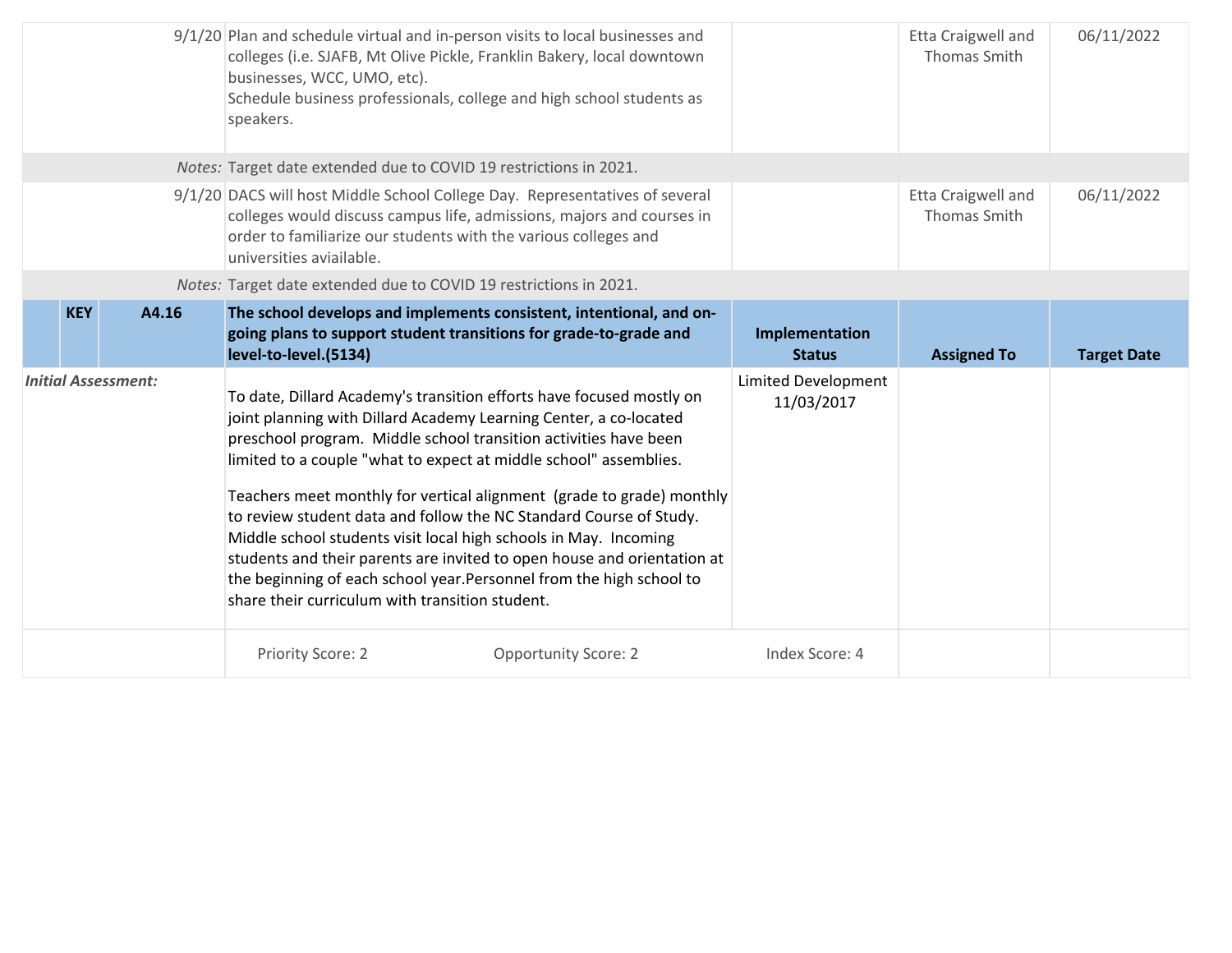| How it will look<br>when fully met: | A full PreK and Kindergarten Transition Plan will be created, including<br>transition activities for parents and students as well as joint planning<br>for preK and lower elementary grade teachers.<br>Middle school transition plan will include students, parents, and<br>teachers, and should provide comprehensive and targeted transition<br>activities such as :<br>Middle school discussions with 5th graders<br>$\bullet$<br>Middle school<br>$\bullet$<br>tours of middle school, parent-to-parent meetings to discuss<br>middle school concerns, and holding orientations where<br>incoming students get information, practice routines, and meet<br>teachers and peers. The plan will be written to be sustained, to<br>foster communication; address the needs and expectations of<br>students and staff, and to develop a sense of community.<br>The school will work with local high schools to partner with summer<br>bridge and existing programs, as applicable. We will seek<br>memorandums of understanding with the county LEA in order to<br>ensure students coming from Dillard Academy participate freshman<br>academies and other transition activities. | <b>Objective Met</b><br>03/15/21 | <b>Thomas Smith</b>                 | 06/11/2021 |
|-------------------------------------|-----------------------------------------------------------------------------------------------------------------------------------------------------------------------------------------------------------------------------------------------------------------------------------------------------------------------------------------------------------------------------------------------------------------------------------------------------------------------------------------------------------------------------------------------------------------------------------------------------------------------------------------------------------------------------------------------------------------------------------------------------------------------------------------------------------------------------------------------------------------------------------------------------------------------------------------------------------------------------------------------------------------------------------------------------------------------------------------------------------------------------------------------------------------------------------|----------------------------------|-------------------------------------|------------|
| Actions                             |                                                                                                                                                                                                                                                                                                                                                                                                                                                                                                                                                                                                                                                                                                                                                                                                                                                                                                                                                                                                                                                                                                                                                                                   |                                  |                                     |            |
|                                     | 11/3/17 Kindergarten, Middle and High School Plans<br>Dillard Academy Grade Level Transition Plan<br>Pre-K to Kindergarten<br>Plan Spring meeting with parents of students in Pre-K with Pre-K and<br>Kindergarten teachers<br>Have Pre-K students visit Kindergarten classroom<br>Have Kindergarten teacher visit Pre-K classroom for introductions and<br>activities<br>Kindergarten to First Grade<br>Plan Spring meeting with parents of students in Kindergarten with<br>Kindergarten and 1st grade teachers<br>Have Kindergarten students visit 1st grade classrooms<br>Have 1st grade teachers visit Kindergarten classroom for introductions<br>and activities<br>6th Grade                                                                                                                                                                                                                                                                                                                                                                                                                                                                                               | Complete 01/27/2021              | Carole Battle and<br>Mary Kay James | 03/01/2021 |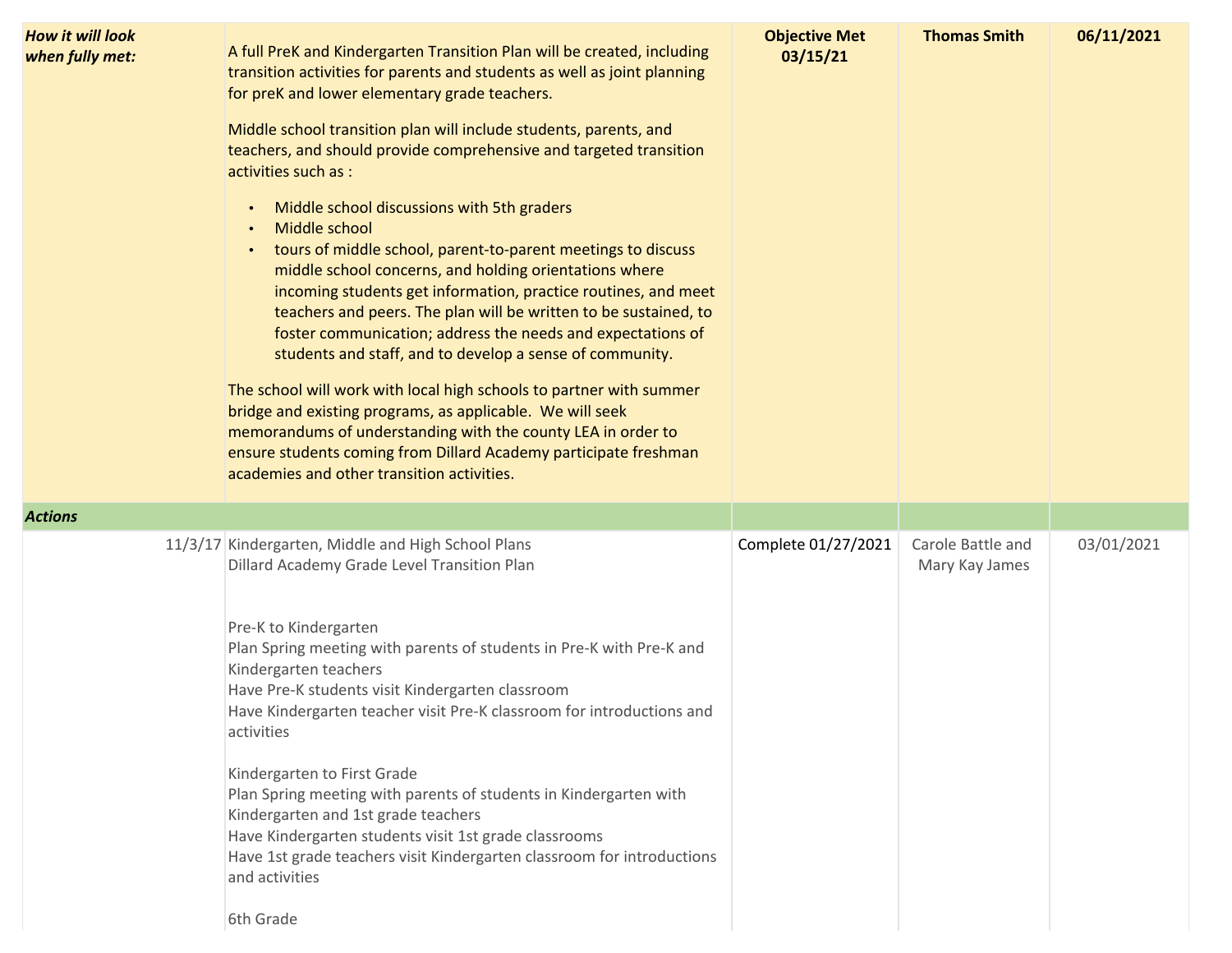Attend Wayne Community College to participate in a campus tour. Students will hear from campus administrators about majors and opportunities at the college. The tour is designed to expose students to opportunities in higher education and possible careers they may be interested in pursuing.

### 8th Grade

Attend a college day at a university to motivate students to want to go college

Have a high school counselor visit 8th grade students to talk about preparing for high school and to register them for high school courses. Tour high school

Invite high school students to come back to the school to share their high school experiences with 8th graders

Invite parents of high school students to talk with 8th grader parents about what they have learned from their children attending high school Provide local LEA high school registration catalog to students and parents

End of year promotion ceremony

## K-8

Open House prior to the beginning of the new school year to meet teachers and staff and tour the school

# K-8

Introduction activities during the first two days of the new school year to acclimate students to the school norms and procedures

#### All Students

Exceptional Children teachers from high school will meet with 8th students and parents to talk about course offerings and course selections available at the high school.

Teachers, counselors and administrators talk with students frequently about promotion requirements.

Provide academic tutoring throughout the school year to help struggling students

Present Awards Day celebration for all students where parents are invited to attend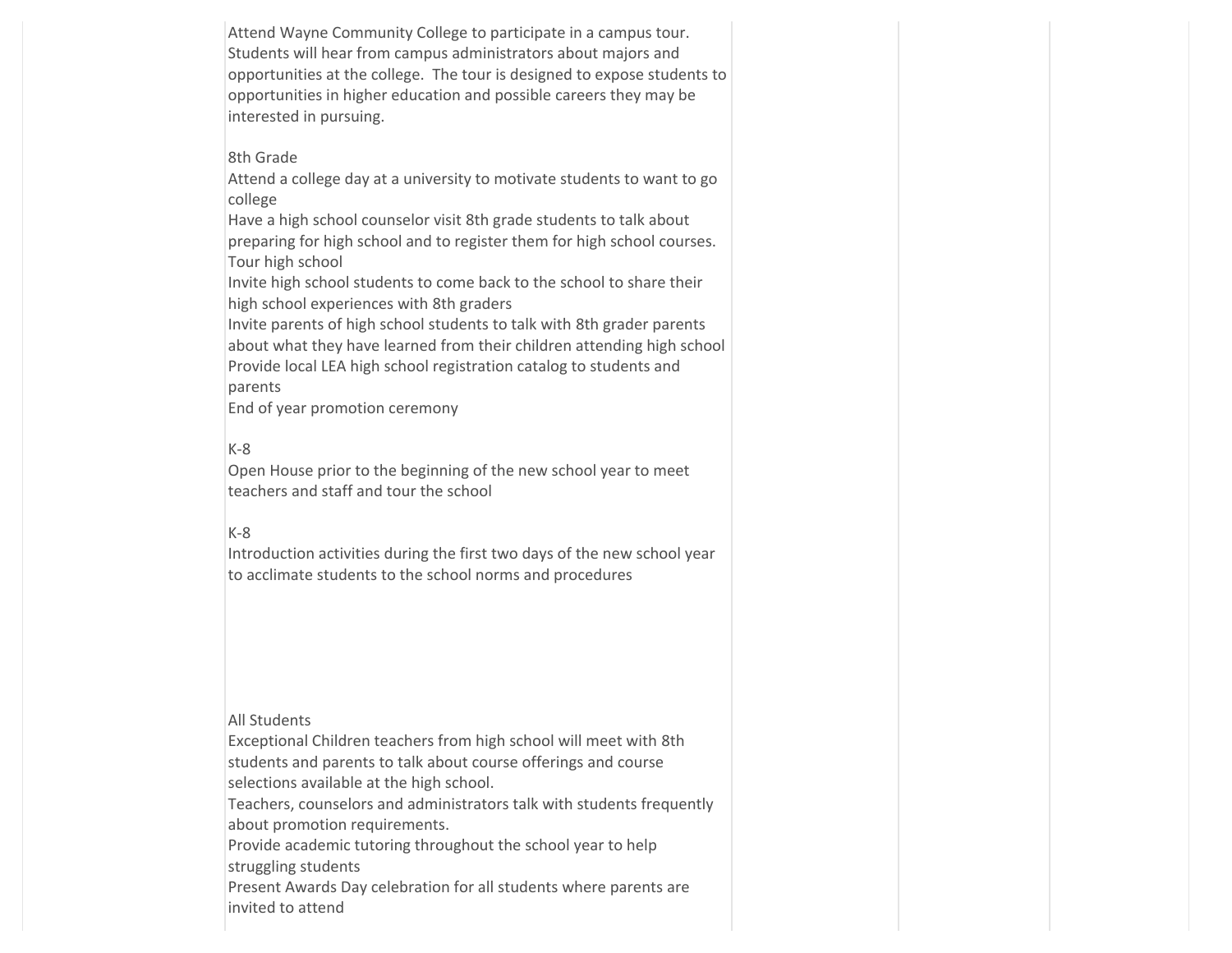|                                            | *** Due to the COVID-19 pandemic during the 2020-21 school year,<br>many of these activities may be virtual.                                                                                                                                                                |                                          |                      |                    |
|--------------------------------------------|-----------------------------------------------------------------------------------------------------------------------------------------------------------------------------------------------------------------------------------------------------------------------------|------------------------------------------|----------------------|--------------------|
|                                            | Notes: http://www.dpi.state.nc.us/docs/curriculum/home/transitions.pdf<br>PreK to K - (complete)<br>4th grade to Middle School - (<br>Middle School to High School (ID local high schools, High school<br>graduation requirements, assist with guidance counselor meetings) |                                          |                      |                    |
|                                            | 11/3/17 Dillard Academy will partner and local high schools and/or the LEA to<br>support 9th grade transition activities.                                                                                                                                                   | Complete 03/15/2021                      | Carole Battle        | 03/17/2021         |
| Notes:                                     | Middle School:<br>Identify local high schools<br>Transition Meetings to discuss Graduation requirements                                                                                                                                                                     |                                          |                      |                    |
| <b>Implementation:</b>                     |                                                                                                                                                                                                                                                                             | 03/15/2021                               |                      |                    |
| Evidence                                   | 3/15/2021                                                                                                                                                                                                                                                                   |                                          |                      |                    |
| <b>Experience</b>                          | 3/15/2021<br>Dillard Academy has created 1) an 8th grade transition presentation<br>providing information about high school requirements, 2) a list of 9th<br>grade course selections and 3) the DACS Transition Plan.                                                      |                                          |                      |                    |
| <b>Sustainability</b>                      | 3/15/2021<br>Annual review of the plan and high school requirements.                                                                                                                                                                                                        |                                          |                      |                    |
| A4.19                                      | All teachers employing blended learning methods make sure that<br>technology and data enhance relationships, but do not pretend to<br>substitute for them.(5317)                                                                                                            | Implementation<br><b>Status</b>          | <b>Assigned To</b>   | <b>Target Date</b> |
| <b>Initial Assessment:</b>                 | All teachers employing blended learning methods make sure that<br>technology and data enhance relationships, but do not pretend to<br>substitute for them.                                                                                                                  | <b>Limited Development</b><br>12/16/2021 |                      |                    |
| <b>How it will look</b><br>when fully met: | All teachers employing blended learning methods make sure that<br>technology and data enhance relationships, but do not pretend to<br>substitute for them                                                                                                                   |                                          | <b>Alan Williams</b> | 06/03/2022         |
| <b>Actions</b>                             |                                                                                                                                                                                                                                                                             |                                          |                      |                    |
|                                            |                                                                                                                                                                                                                                                                             |                                          |                      |                    |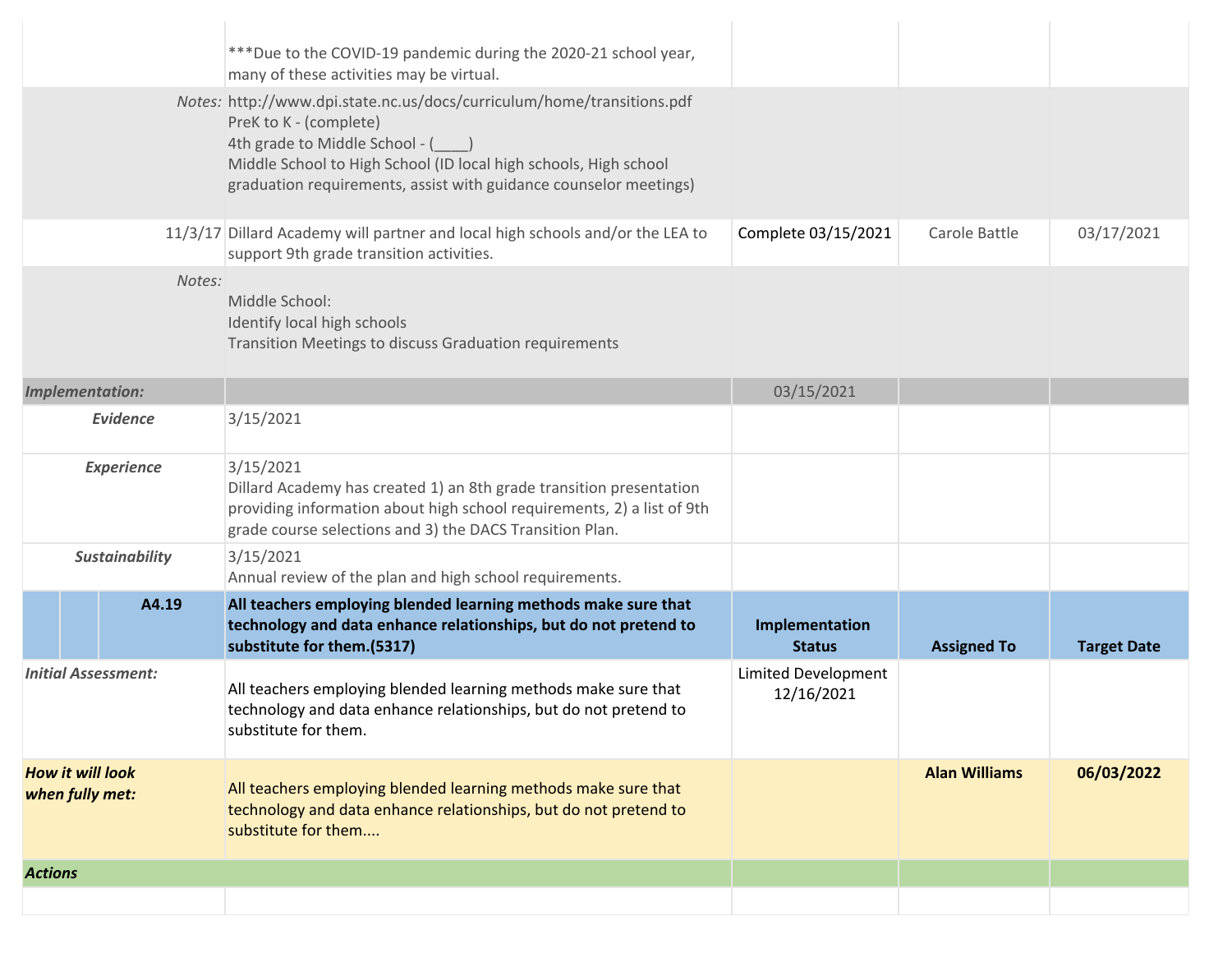|                                                                   |            | Notes:                     |                                                                                                                                                     |                                   |                          |                    |
|-------------------------------------------------------------------|------------|----------------------------|-----------------------------------------------------------------------------------------------------------------------------------------------------|-----------------------------------|--------------------------|--------------------|
| <b>Core Function:</b><br><b>Dimension B - Leadership Capacity</b> |            |                            |                                                                                                                                                     |                                   |                          |                    |
|                                                                   |            | <b>Effective Practice:</b> | <b>Strategic planning, mission, and vision</b>                                                                                                      |                                   |                          |                    |
|                                                                   | <b>KEY</b> | <b>B1.01</b>               | The LEA has an LEA Support & Improvement Team.(5135)                                                                                                | Implementation<br><b>Status</b>   | <b>Assigned To</b>       | <b>Target Date</b> |
| <b>Initial Assessment:</b>                                        |            |                            | Dillard Academy is a one school charter school. The school team is also<br>the LEA team.                                                            | Full Implementation<br>09/15/2020 |                          |                    |
|                                                                   |            | <b>B1.02</b>               | The Leadership Team serves as a conduit of communication to the<br>faculty and staff.(5857)                                                         | Implementation<br><b>Status</b>   | <b>Assigned To</b>       | <b>Target Date</b> |
|                                                                   |            | <b>Initial Assessment:</b> | The Leadership Team serves as a conduit of communication to the<br>faculty and staff.                                                               | Limited Development<br>12/16/2021 |                          |                    |
| <b>How it will look</b><br>when fully met:                        |            |                            | Leadership Team and Grade Level PLC minutes will show that The<br>Leadership Team serves as a conduit of communication to the faculty<br>and staff. |                                   | <b>Danielle Baptiste</b> | 06/03/2022         |
| <b>Actions</b>                                                    |            |                            |                                                                                                                                                     |                                   |                          |                    |
|                                                                   |            |                            |                                                                                                                                                     |                                   |                          |                    |
|                                                                   |            | Notes:                     |                                                                                                                                                     |                                   |                          |                    |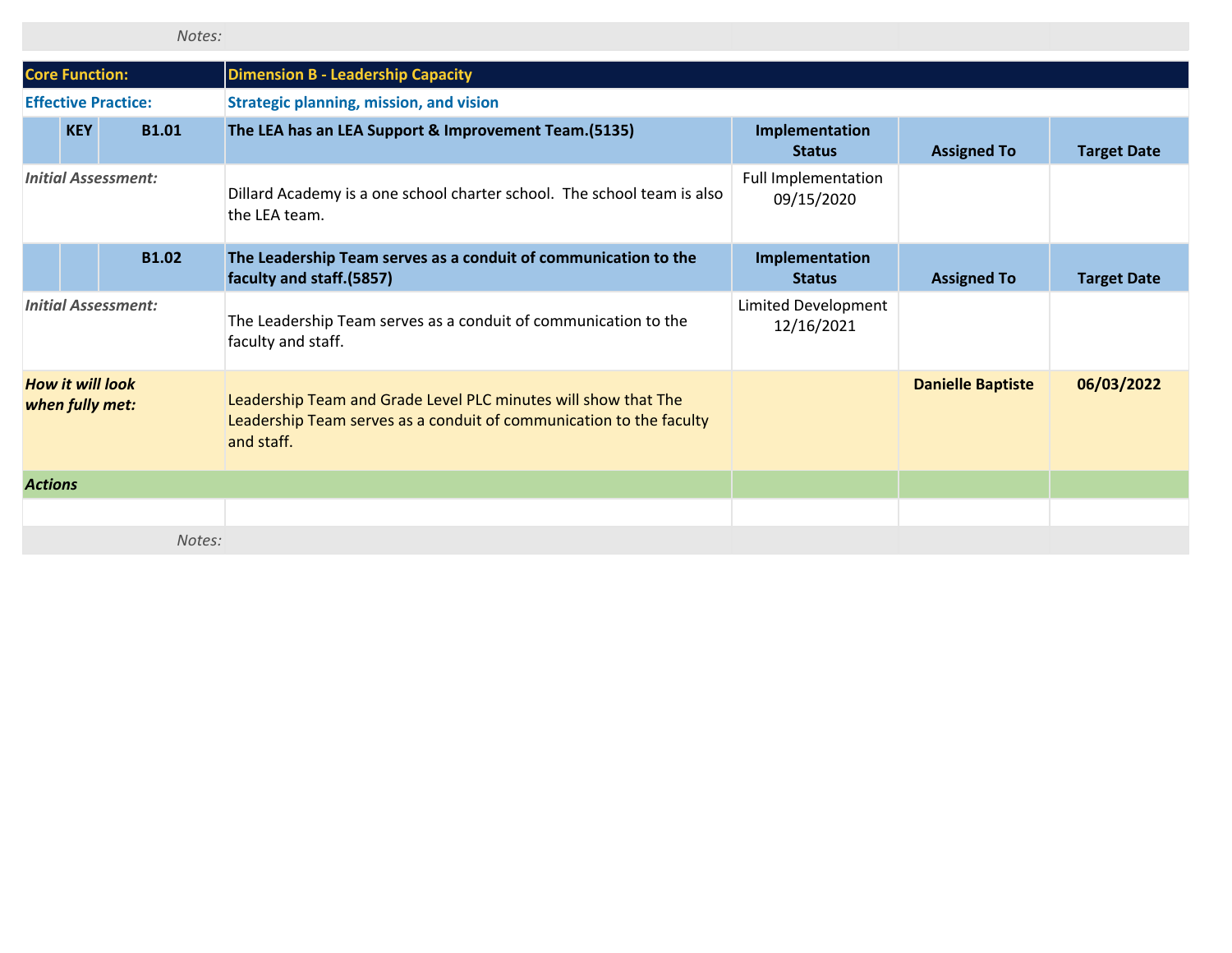|                                            | <b>KEY</b> | <b>B1.03</b>           | A Leadership Team consisting of the principal, teachers who lead the<br>Instructional Teams, and other professional staff meets regularly (at<br>least twice a month) to review implementation of effective practices.<br>(5137)                                                                                                                                                                                                                                                                                               | Implementation<br><b>Status</b>          | <b>Assigned To</b>   | <b>Target Date</b> |
|--------------------------------------------|------------|------------------------|--------------------------------------------------------------------------------------------------------------------------------------------------------------------------------------------------------------------------------------------------------------------------------------------------------------------------------------------------------------------------------------------------------------------------------------------------------------------------------------------------------------------------------|------------------------------------------|----------------------|--------------------|
| <b>Initial Assessment:</b>                 |            |                        | Dillard Academy has a Leadership Team consisting of the principal,<br>teachers who lead the Instructional Teams, and other professional staff<br>meets regularly (at least twice a month) to review implementation of<br>effective practices. Agendas focuses on the selected indicators and<br>important initiatives taking place in the school.                                                                                                                                                                              | <b>Limited Development</b><br>01/02/2020 |                      |                    |
|                                            |            |                        | <b>Opportunity Score: 3</b><br>Priority Score: 3                                                                                                                                                                                                                                                                                                                                                                                                                                                                               | Index Score: 9                           |                      |                    |
| <b>How it will look</b><br>when fully met: |            |                        | A Leadership Team consisting of the principal, teachers who lead the<br>Instructional Teams, and other professional staff meets regularly to<br>review implementation of effective practices. Additionally the School<br>Improvement Team meets once per month to review implementation<br>of effective practices as it relates to School Improvement and MTSS<br>indicators. These meeting dates will be scheduled in advance at the<br>beginning of the school year. Meeting agendas, and minutes will serve<br>as evidence. | <b>Objective Met</b><br>11/18/21         | <b>Carole Battle</b> | 09/11/2021         |
| <b>Actions</b>                             |            |                        |                                                                                                                                                                                                                                                                                                                                                                                                                                                                                                                                |                                          |                      |                    |
|                                            |            |                        | 9/15/20 Publish Leadership team dates for the school year each year.                                                                                                                                                                                                                                                                                                                                                                                                                                                           | Complete 09/15/2021                      | Carole Battle        | 09/01/2021         |
|                                            |            | Notes:                 |                                                                                                                                                                                                                                                                                                                                                                                                                                                                                                                                |                                          |                      |                    |
|                                            |            | <b>Implementation:</b> |                                                                                                                                                                                                                                                                                                                                                                                                                                                                                                                                | 11/18/2021                               |                      |                    |
|                                            |            | <b>Evidence</b>        | 11/18/2021                                                                                                                                                                                                                                                                                                                                                                                                                                                                                                                     |                                          |                      |                    |
|                                            |            | <b>Experience</b>      | 11/18/2021<br>The principal and leadership team chose and published dates for<br>leaderhip team meeting fo rhte entire school year. These dates are<br>published on the school website.                                                                                                                                                                                                                                                                                                                                        |                                          |                      |                    |
|                                            |            | <b>Sustainability</b>  | 11/18/2021<br>The Leadership Team must set leadership team meeting dates at the<br>beginning of the year and publish those dates on the school webpage.                                                                                                                                                                                                                                                                                                                                                                        |                                          |                      |                    |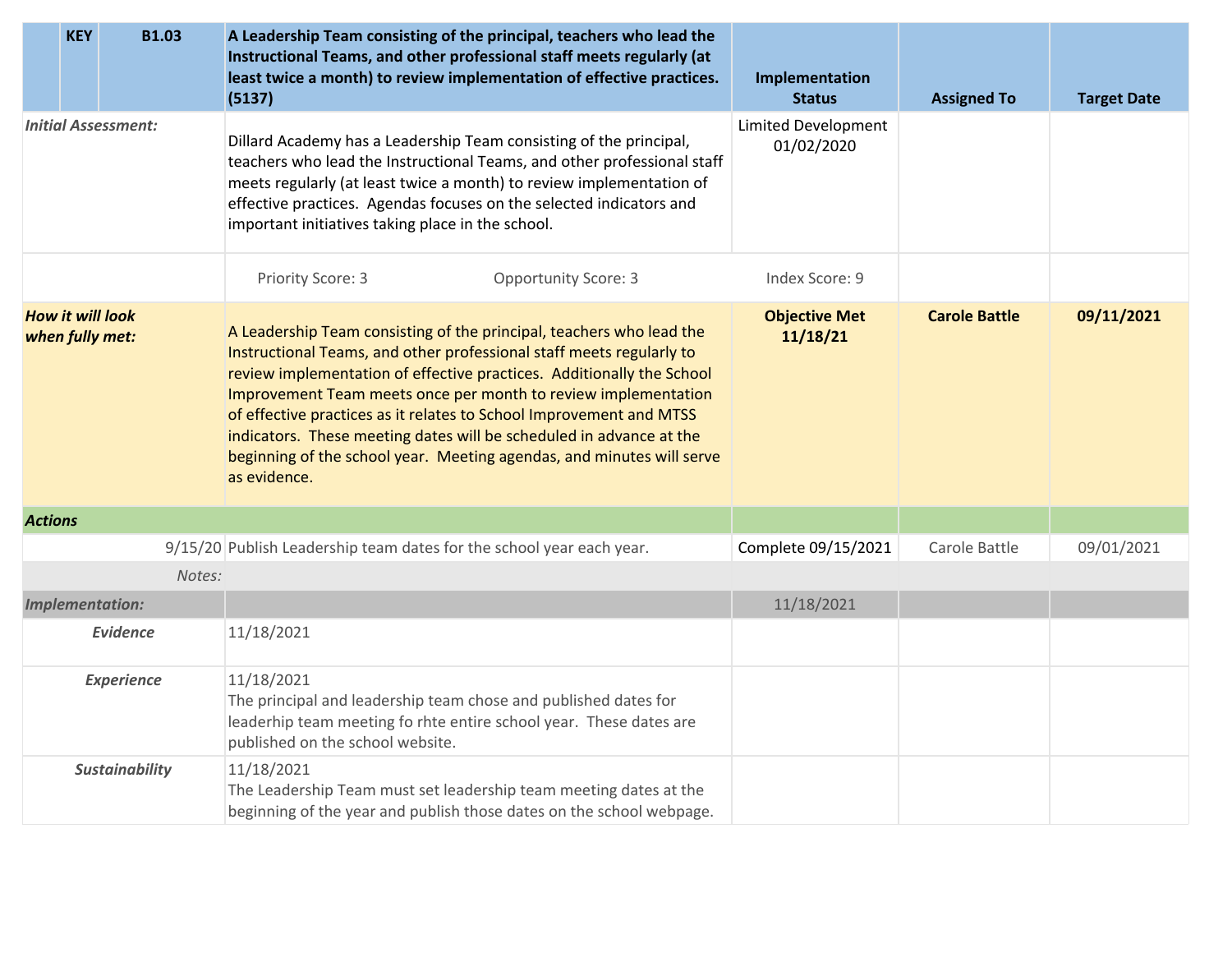| <b>B1.07</b>                               | The school's Leadership Team/ Health Council regularly reviews data<br>which reflect the school's health, nutrition and safety policies, school<br>environment, work-site wellness, attendance and discipline records<br>and will use the data to make decisions about school improvement<br>and professional development needs. (5859)   | Implementation<br><b>Status</b>   | <b>Assigned To</b>       | <b>Target Date</b> |
|--------------------------------------------|-------------------------------------------------------------------------------------------------------------------------------------------------------------------------------------------------------------------------------------------------------------------------------------------------------------------------------------------|-----------------------------------|--------------------------|--------------------|
| <b>Initial Assessment:</b>                 | The school's Leadership Team and Student Support Team regularly<br>reviews data which reflect the school's health, nutrition and safety<br>policies, school environment, work-site wellness, attendance and<br>discipline records and will use the data to make decisions about school<br>improvement and professional development needs. | Limited Development<br>12/16/2021 |                          |                    |
| <b>How it will look</b><br>when fully met: | The school's Leadership Team and Student Support Team regularly<br>reviews data which reflect the school's health, nutrition and safety<br>policies, school environment, work-site wellness, attendance and<br>discipline records and will use the data to make decisions about school<br>improvement and professional development needs  |                                   | <b>Danielle Baptiste</b> | 06/03/2022         |
| <b>Actions</b>                             |                                                                                                                                                                                                                                                                                                                                           |                                   |                          |                    |
|                                            |                                                                                                                                                                                                                                                                                                                                           |                                   |                          |                    |
| Notes:                                     |                                                                                                                                                                                                                                                                                                                                           |                                   |                          |                    |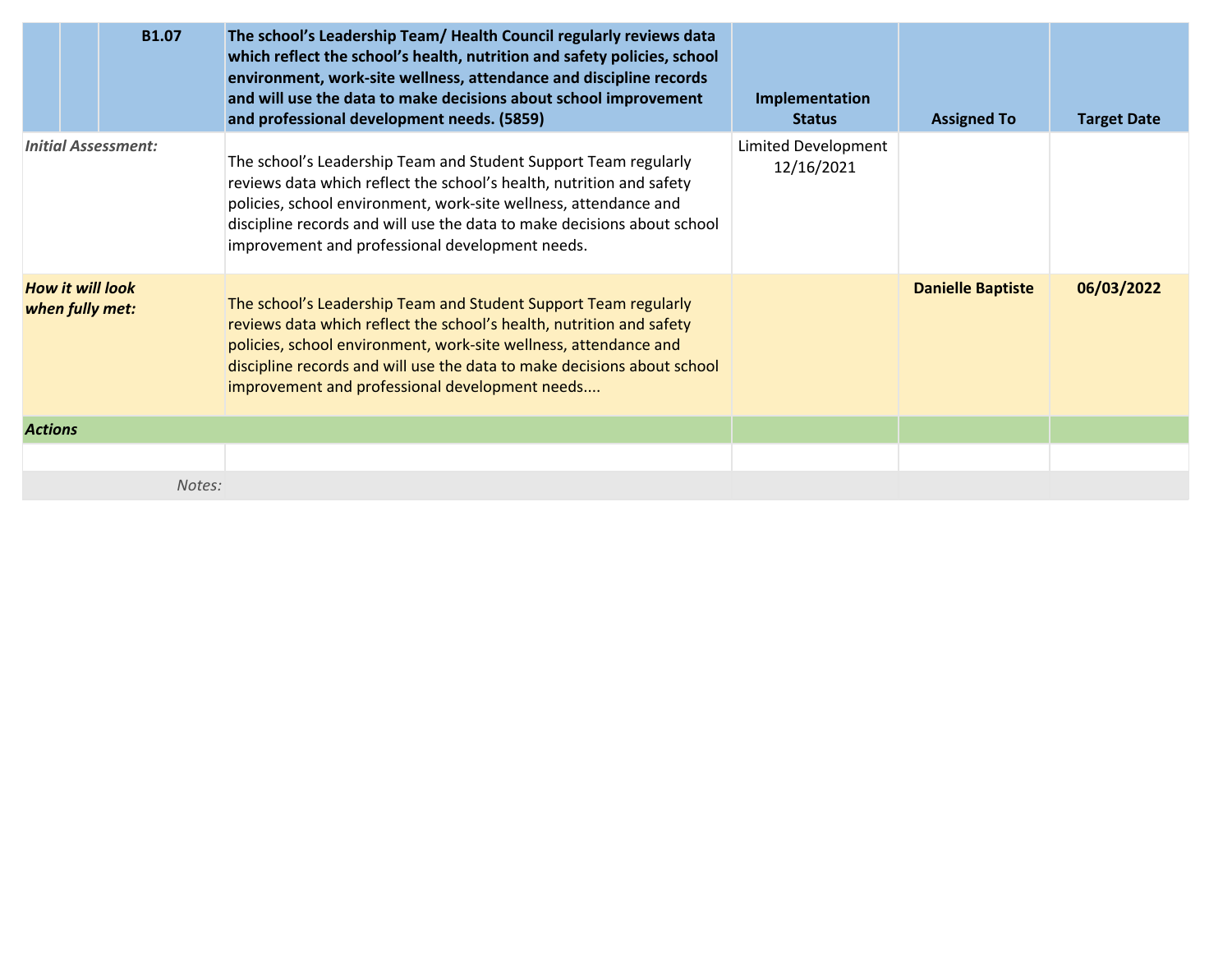| <b>Core Function:</b>                      | <b>Dimension B - Leadership Capacity</b>                                                                                                                                                                                                                                                                                                                                                                                                  |                                   |                      |                    |  |
|--------------------------------------------|-------------------------------------------------------------------------------------------------------------------------------------------------------------------------------------------------------------------------------------------------------------------------------------------------------------------------------------------------------------------------------------------------------------------------------------------|-----------------------------------|----------------------|--------------------|--|
| <b>Effective Practice:</b>                 | <b>Distributed leadership and collaboration</b>                                                                                                                                                                                                                                                                                                                                                                                           |                                   |                      |                    |  |
| <b>KEY</b><br><b>B2.03</b>                 | The school has established a team structure among teachers with<br>specific duties and time for instructional planning.(5143)                                                                                                                                                                                                                                                                                                             | Implementation<br><b>Status</b>   | <b>Assigned To</b>   | <b>Target Date</b> |  |
| <b>Initial Assessment:</b>                 | Time is given in the schedule for collaborative planning in the master<br>schedule, on teacher workdays and during the school day (using TAs as<br>subs during non instructgional time).<br>In middle school, specifically, we need to work on scheduling in order<br>to ensure more consistent collaborative planning.                                                                                                                   | Limited Development<br>01/02/2020 |                      |                    |  |
|                                            | Priority Score: 3<br><b>Opportunity Score: 2</b>                                                                                                                                                                                                                                                                                                                                                                                          | Index Score: 6                    |                      |                    |  |
| <b>How it will look</b><br>when fully met: | The daily schedule will provide for collaborative instructional planning<br>within teams. DACS will employ a rotating schedule of meeting times<br>for each teach meeting at set intervals each month. Teams will include<br>grade level meetings, Instructional content team meetings, specialized<br>instruction meetings, problem solving team meetings and grade band<br>meetings. Each team will have a teacher leader and recorder. | <b>Objective Met</b><br>06/29/21  | <b>Carole Battle</b> | 06/11/2021         |  |
| <b>Actions</b>                             |                                                                                                                                                                                                                                                                                                                                                                                                                                           |                                   |                      |                    |  |
|                                            | 10/14/20 Daily schedule to allow for collaborative instructional planning.                                                                                                                                                                                                                                                                                                                                                                | Complete 06/08/2021               | Carole Battle        | 06/11/2021         |  |
| Notes:                                     |                                                                                                                                                                                                                                                                                                                                                                                                                                           |                                   |                      |                    |  |
|                                            | 10/14/20 Rotating meeting schedule for instuctional teams.                                                                                                                                                                                                                                                                                                                                                                                | Complete 06/08/2021               | Carole Battle        | 06/11/2021         |  |
| Notes:                                     |                                                                                                                                                                                                                                                                                                                                                                                                                                           |                                   |                      |                    |  |
| <b>Implementation:</b>                     |                                                                                                                                                                                                                                                                                                                                                                                                                                           | 06/29/2021                        |                      |                    |  |
| <b>Evidence</b>                            | 6/29/2021<br>Scheduled meetings and agendas are detailed here:<br>https://sites.google.com/dillardacademy.org/weekly-update/home                                                                                                                                                                                                                                                                                                          |                                   |                      |                    |  |
| <b>Experience</b>                          | 6/29/2021<br>In order to achieve this objective, the principal ensured that cyclical<br>instructional planning meeting times were scheduled and held.                                                                                                                                                                                                                                                                                     |                                   |                      |                    |  |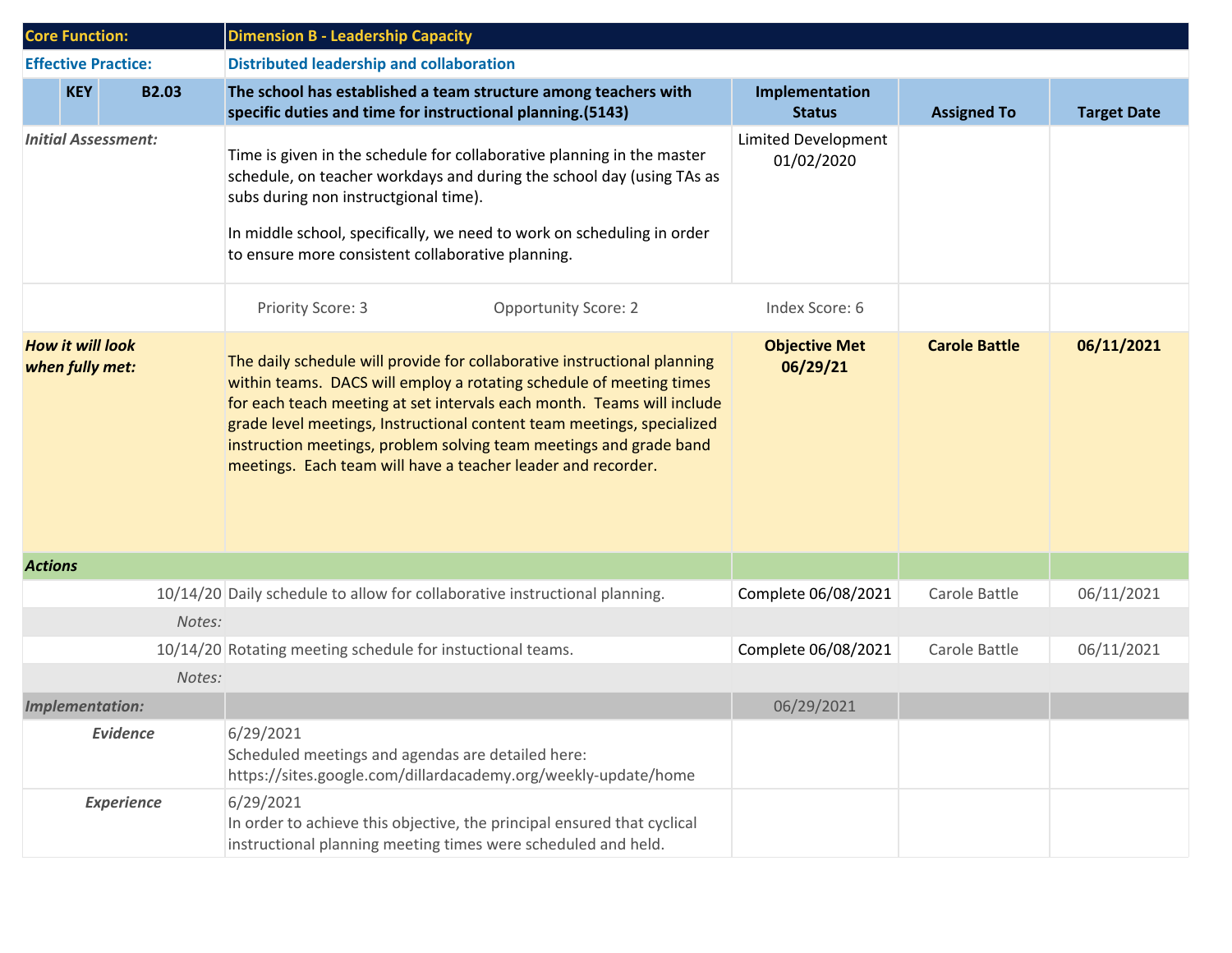| <b>Sustainability</b>                      |                            |              | 6/29/2021<br>Continue to schedule and hold instuctional content and grade level<br>planning meetings.                                                                                                                                                                                                                                                                                                                                                                                                                                                      |                                   |                      |                    |
|--------------------------------------------|----------------------------|--------------|------------------------------------------------------------------------------------------------------------------------------------------------------------------------------------------------------------------------------------------------------------------------------------------------------------------------------------------------------------------------------------------------------------------------------------------------------------------------------------------------------------------------------------------------------------|-----------------------------------|----------------------|--------------------|
|                                            | <b>Core Function:</b>      |              | <b>Dimension B - Leadership Capacity</b>                                                                                                                                                                                                                                                                                                                                                                                                                                                                                                                   |                                   |                      |                    |
|                                            | <b>Effective Practice:</b> |              | <b>Monitoring instruction in school</b>                                                                                                                                                                                                                                                                                                                                                                                                                                                                                                                    |                                   |                      |                    |
|                                            | <b>KEY</b>                 | <b>B3.03</b> | The principal monitors curriculum and classroom instruction regularly<br>and provides timely, clear, constructive feedback to teachers.(5149)                                                                                                                                                                                                                                                                                                                                                                                                              | Implementation<br><b>Status</b>   | <b>Assigned To</b>   | <b>Target Date</b> |
| <b>Initial Assessment:</b>                 |                            |              | Dillard Academy hired an experienced, high-octane principal, who is<br>visible in the classrooms and throughout the school. We look to<br>formalize data reflections and informal observation procedures and<br>documentation (principal, OD, DOS, and MTSS Coach). We look to set<br>goals and utilize the data to improve processes.                                                                                                                                                                                                                     | Limited Development<br>01/02/2020 |                      |                    |
| <b>How it will look</b><br>when fully met: |                            |              | The principal will monitor curriculum and classroom instruction<br>regularly using the NC Teacher Evaluation process, conducting informal<br>classroom walkthroughs, and by monitoring instructional meetings,<br>lesson plans & webpages. The principal will provide timely, clear,<br>constructive feedback to teachers via informal written notes, individual<br>conferences with teachers and written action plans, as needed.<br>The principal and leadership team will review walkthrough data<br>monthly to identify areas for process improvement. |                                   | <b>Carole Battle</b> | 02/15/2022         |
| <b>Actions</b>                             |                            |              |                                                                                                                                                                                                                                                                                                                                                                                                                                                                                                                                                            | 1 of 2 (50%)                      |                      |                    |
|                                            |                            |              | 10/14/20 Conduct teacher observations per the NC Teacher Evaluation process.                                                                                                                                                                                                                                                                                                                                                                                                                                                                               | Complete 06/08/2021               | Carole Battle        | 06/08/2021         |
|                                            |                            | Notes:       |                                                                                                                                                                                                                                                                                                                                                                                                                                                                                                                                                            |                                   |                      |                    |
|                                            |                            |              | 10/14/20 Conduct walkthroughs in each class at least weekly. Report aggregate<br>walkthrough process data to leadership team monthly.                                                                                                                                                                                                                                                                                                                                                                                                                      |                                   | Carole Battle        | 02/01/2022         |
|                                            |                            | Notes:       |                                                                                                                                                                                                                                                                                                                                                                                                                                                                                                                                                            |                                   |                      |                    |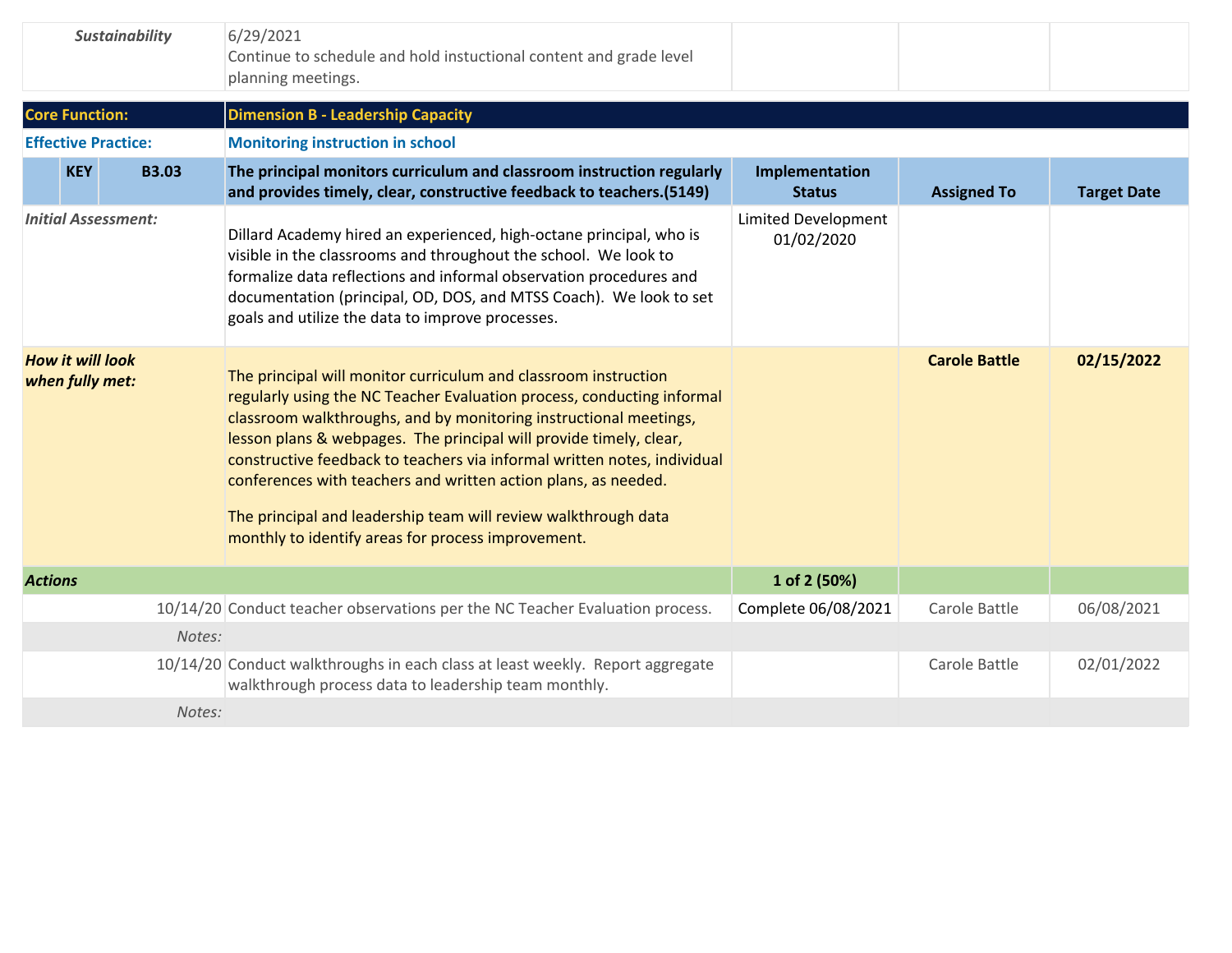| <b>Core Function:</b>                      |                       |                   | <b>Dimension C - Professional Capacity</b>                                                                                                                                                                           |                                   |                      |                    |  |
|--------------------------------------------|-----------------------|-------------------|----------------------------------------------------------------------------------------------------------------------------------------------------------------------------------------------------------------------|-----------------------------------|----------------------|--------------------|--|
| <b>Effective Practice:</b>                 |                       |                   | <b>Quality of professional development</b>                                                                                                                                                                           |                                   |                      |                    |  |
|                                            | <b>KEY</b>            | C <sub>2.01</sub> | The LEA/School regularly looks at school performance data and<br>aggregated classroom observation data and uses that data to make<br>decisions about school improvement and professional development<br>needs.(5159) | Implementation<br><b>Status</b>   | <b>Assigned To</b>   | <b>Target Date</b> |  |
| <b>Initial Assessment:</b>                 |                       |                   | The LEA/School regularly looks at school performance data and<br>aggregated classroom observation data and uses that data to make<br>decisions about school improvement and professional development<br>needs.       | Limited Development<br>12/16/2021 |                      |                    |  |
| <b>How it will look</b><br>when fully met: |                       |                   | The School regularly looks at school performance data and aggregated<br>classroom observation data and uses that data to make decisions about<br>school improvement and professional development needs.              |                                   | <b>Carole Battle</b> | 06/03/2022         |  |
| <b>Actions</b>                             |                       |                   |                                                                                                                                                                                                                      |                                   |                      |                    |  |
|                                            |                       |                   |                                                                                                                                                                                                                      |                                   |                      |                    |  |
|                                            |                       | Notes:            |                                                                                                                                                                                                                      |                                   |                      |                    |  |
|                                            | <b>Core Function:</b> |                   | <b>Dimension C - Professional Capacity</b>                                                                                                                                                                           |                                   |                      |                    |  |
| <b>Effective Practice:</b>                 |                       |                   | <b>Talent recruitment and retention</b>                                                                                                                                                                              |                                   |                      |                    |  |
|                                            |                       | C3.01             | The principal celebrates individual, team, and school successes,<br>especially related to student learning outcomes.(5165)                                                                                           | Implementation<br><b>Status</b>   | <b>Assigned To</b>   | <b>Target Date</b> |  |
| <b>Initial Assessment:</b>                 |                       |                   | The principal celebrates individual, team, and school successes,<br>especially related to student learning outcomes.                                                                                                 | Limited Development<br>12/16/2021 |                      |                    |  |

**Carole Battle 06/03/2022**

*Notes:*

**when fully met:** Documentation will show how The principal celebrates individual,

outcomes. ...

team, and school successes, especially related to student learning

*How it will look*

*Actions*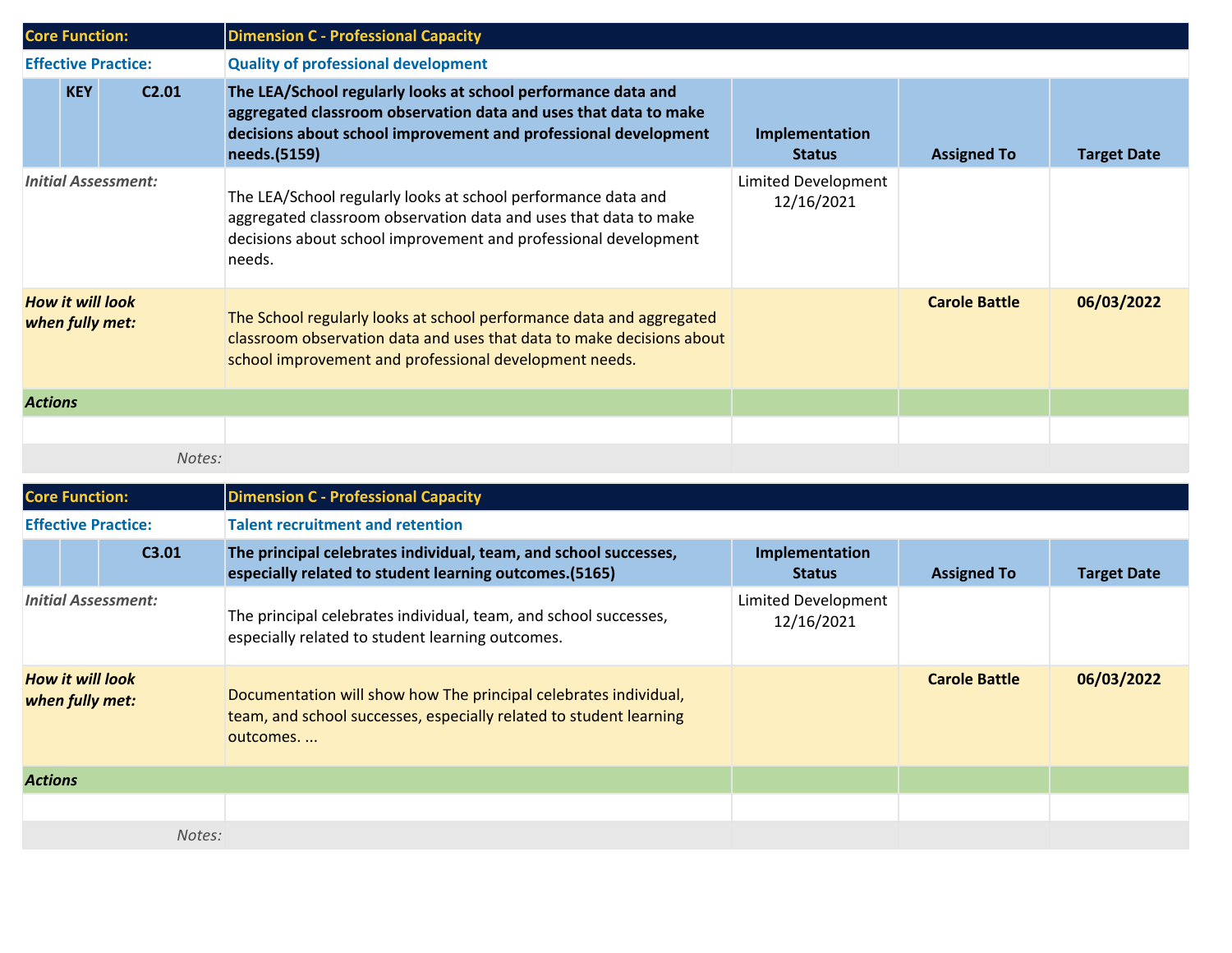| <b>KEY</b>                                 | C3.04  | The LEA/School has established a system of procedures and protocols<br>for recruiting, evaluating, rewarding, and replacing staff.(5168)                                                                                                                                                                                                                                                                                                                                                                                                                                                                                                                                                                                                                                                                                                           | Implementation<br><b>Status</b>          | <b>Assigned To</b> | <b>Target Date</b> |
|--------------------------------------------|--------|----------------------------------------------------------------------------------------------------------------------------------------------------------------------------------------------------------------------------------------------------------------------------------------------------------------------------------------------------------------------------------------------------------------------------------------------------------------------------------------------------------------------------------------------------------------------------------------------------------------------------------------------------------------------------------------------------------------------------------------------------------------------------------------------------------------------------------------------------|------------------------------------------|--------------------|--------------------|
| <b>Initial Assessment:</b>                 |        | The school recruits through participation in job fairs & through year-<br>round advertising online and local newspapers; we use NCEES for<br>teacher evaluation; and we reward teachers through performance<br>bonus, a commensurate salary & benefits package and sign on bonuses.<br>We (and the entire state of NC) are experiencing high teacher turnover<br>in the 2015-16 school year.                                                                                                                                                                                                                                                                                                                                                                                                                                                       | <b>Limited Development</b><br>05/18/2016 |                    |                    |
|                                            |        | Priority Score: 3<br>Opportunity Score: 1                                                                                                                                                                                                                                                                                                                                                                                                                                                                                                                                                                                                                                                                                                                                                                                                          | Index Score: 3                           |                    |                    |
| <b>How it will look</b><br>when fully met: |        | Dillard Academy will utilize referrals (IHE), the NC Public School online<br>teacher recruitment website, social media and the school's website to<br>recruit teachers. We will also participate in at least one face to face<br>recruitment event annually.<br>We will use NCEES (EOY evaluations, peer observations, informal<br>observations, BTSP) for teacher evaluation. The staff retreat provides a<br>purposeful opportunity for team-building and PD. Staff is encouraged<br>to go to NCCAT trainings once per year. We solicit teacher appreciation<br>gift from community stakeholders.<br>Dillard Academy offers one-year contracts; however, during the school<br>year, due process exists prior replacement. Steps include verbal<br>reprimand, written reprimand/action plan and meeting with the<br>director/personnel committee. | <b>Objective Met</b><br>06/29/21         | <b>Hilda Hicks</b> | 06/11/2021         |
| <b>Actions</b>                             |        |                                                                                                                                                                                                                                                                                                                                                                                                                                                                                                                                                                                                                                                                                                                                                                                                                                                    |                                          |                    |                    |
|                                            |        | 10/20/17 Budget for performance bonus, a commensurate salary & benefits<br>package and sign on bonuses.                                                                                                                                                                                                                                                                                                                                                                                                                                                                                                                                                                                                                                                                                                                                            | Complete 07/10/2017                      | Hilda Hicks        | 06/30/2017         |
|                                            | Notes: |                                                                                                                                                                                                                                                                                                                                                                                                                                                                                                                                                                                                                                                                                                                                                                                                                                                    |                                          |                    |                    |
|                                            |        | 10/20/17 Utilize the NC EVAAS system to ensure complete required teacher<br>evaluation, professional development plans and observations. Ensure<br>each teacher receives a complete summary evaluation annually.                                                                                                                                                                                                                                                                                                                                                                                                                                                                                                                                                                                                                                   | Complete 06/30/2017                      | Carole Battle      | 07/01/2017         |
|                                            |        | Notes: The 2019-2020 teacher evaluation process was truncated due to the<br>COVID-19 pandemic.                                                                                                                                                                                                                                                                                                                                                                                                                                                                                                                                                                                                                                                                                                                                                     |                                          |                    |                    |
|                                            |        | 3/28/18 Policy for replacement of teachers<br>What happens if a teacher fails to perform as expected (not proficient,<br>poor attendance, students not making adequate growth)                                                                                                                                                                                                                                                                                                                                                                                                                                                                                                                                                                                                                                                                     | Complete 05/14/2018                      | Danielle Baptiste  | 04/30/2018         |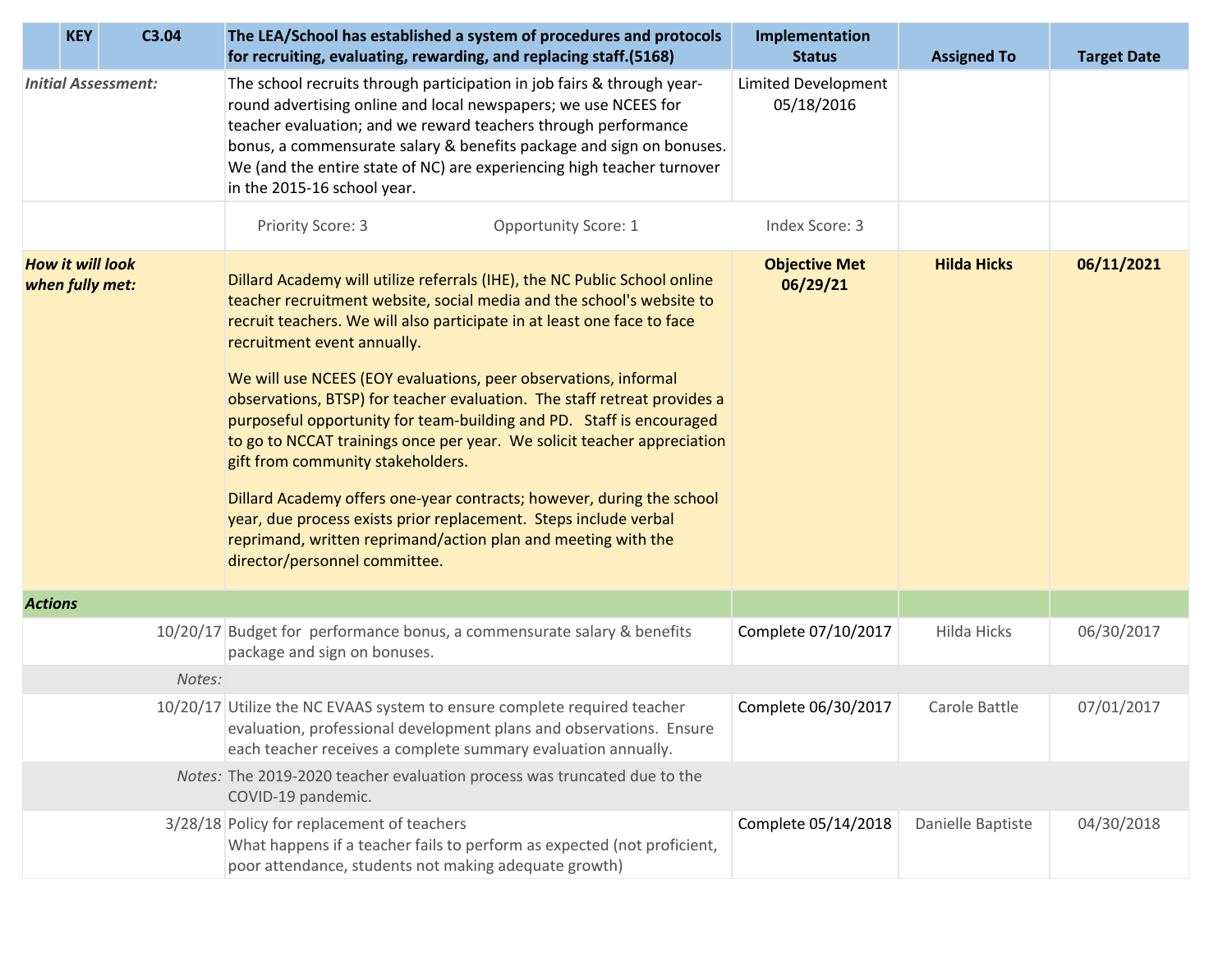|                        | Notes: Staff whose students fail to make adequate growth are identified<br>throughout the year based on common assessment, benchmarks, and<br>annual assessments. When deficits are determined the teacher and the<br>principal will create an action plan with short and long-term goals. If<br>adequate progress is not made towards these goals, the administration<br>will consider replacement at the earliest time. |                     |                                        |            |
|------------------------|---------------------------------------------------------------------------------------------------------------------------------------------------------------------------------------------------------------------------------------------------------------------------------------------------------------------------------------------------------------------------------------------------------------------------|---------------------|----------------------------------------|------------|
|                        | 3/28/18 Update recruitment/hiring process                                                                                                                                                                                                                                                                                                                                                                                 | Complete 04/30/2018 | Danielle Baptiste                      | 05/31/2018 |
|                        | Notes: Contracted with Leaders Building Leaders to refine our hiring plan.                                                                                                                                                                                                                                                                                                                                                |                     |                                        |            |
|                        | 9/1/20 Establish a budget that includes salary increases for staff based on<br>performance.                                                                                                                                                                                                                                                                                                                               | Complete 09/08/2020 | Carole Battle and<br>Danielle Baptiste | 09/30/2020 |
| Notes:                 |                                                                                                                                                                                                                                                                                                                                                                                                                           |                     |                                        |            |
|                        | 11/29/17 Select Teacher and TA of the year                                                                                                                                                                                                                                                                                                                                                                                | Complete 05/05/2021 | Carole Battle                          | 05/07/2021 |
|                        | Notes: School-wide annual vote after staff members nominate TAs and<br>Teachers.<br>2019-2020 teacher and TA of the year will serve in the 2020-2021<br>school year due to the pandemic.                                                                                                                                                                                                                                  |                     |                                        |            |
|                        | 9/1/20 Host and/or participate in at least one job fair per year                                                                                                                                                                                                                                                                                                                                                          | Complete 05/12/2021 | Danielle Baptiste                      | 06/11/2021 |
| Notes:                 |                                                                                                                                                                                                                                                                                                                                                                                                                           |                     |                                        |            |
| <b>Implementation:</b> |                                                                                                                                                                                                                                                                                                                                                                                                                           | 06/29/2021          |                                        |            |
| <b>Evidence</b>        | 10/20/2017<br>2017-17 School Budget                                                                                                                                                                                                                                                                                                                                                                                       |                     |                                        |            |
| <b>Experience</b>      | 6/29/2021<br>Funding set aside through Title II for performance and sign-on bonuses<br>for qualified staff.                                                                                                                                                                                                                                                                                                               |                     |                                        |            |
| <b>Sustainability</b>  | 6/29/2021                                                                                                                                                                                                                                                                                                                                                                                                                 |                     |                                        |            |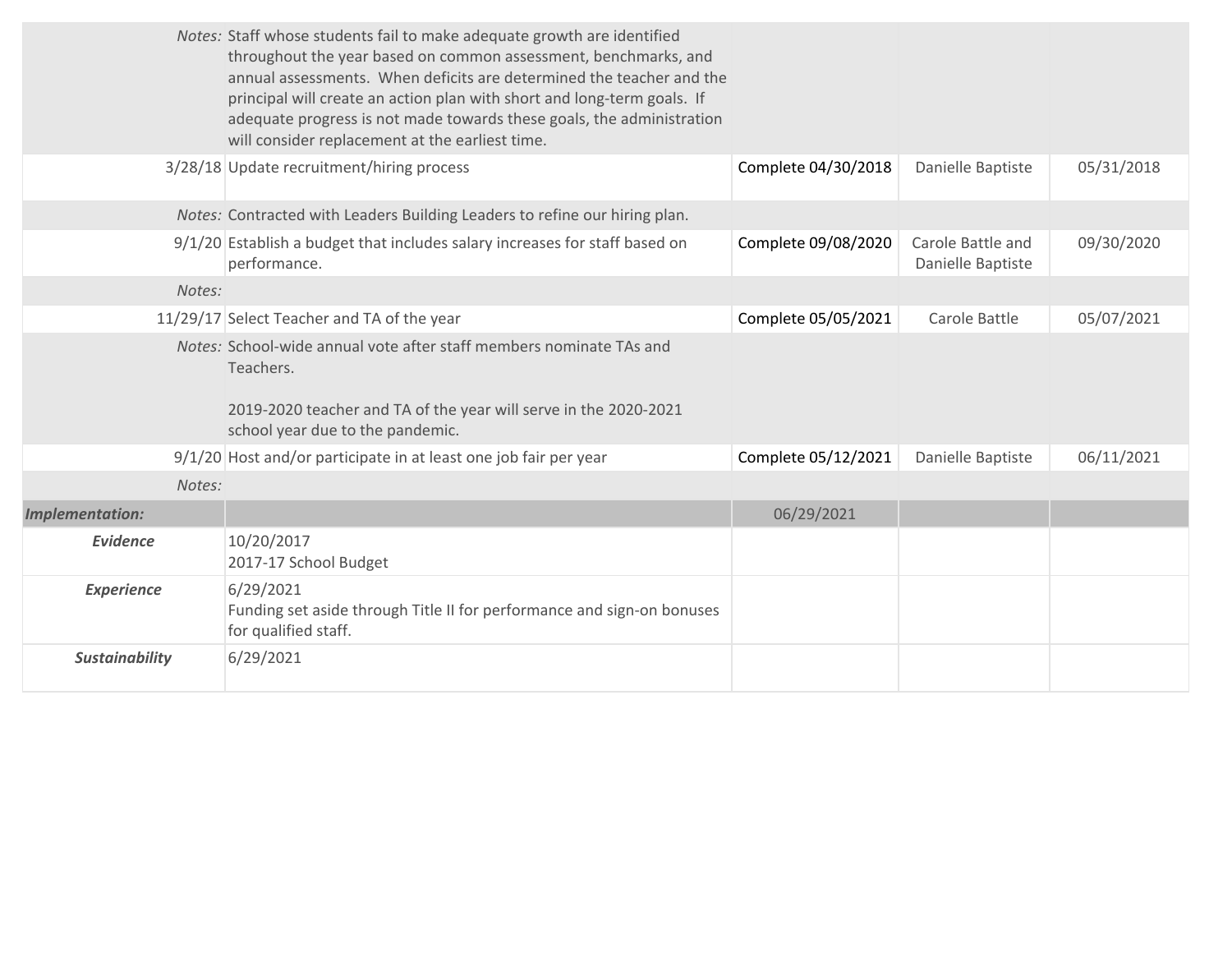| <b>Core Function:</b>                      | <b>Dimension E - Families and Community</b>                                                                                                                                                                                                                                                                                                                                                                                                                                                                                                                                                                                                                                                                                                                                                                                                                                                                                                                                                                                                     |                                   |                     |                    |  |
|--------------------------------------------|-------------------------------------------------------------------------------------------------------------------------------------------------------------------------------------------------------------------------------------------------------------------------------------------------------------------------------------------------------------------------------------------------------------------------------------------------------------------------------------------------------------------------------------------------------------------------------------------------------------------------------------------------------------------------------------------------------------------------------------------------------------------------------------------------------------------------------------------------------------------------------------------------------------------------------------------------------------------------------------------------------------------------------------------------|-----------------------------------|---------------------|--------------------|--|
| <b>Effective Practice:</b>                 | <b>Family Engagement</b>                                                                                                                                                                                                                                                                                                                                                                                                                                                                                                                                                                                                                                                                                                                                                                                                                                                                                                                                                                                                                        |                                   |                     |                    |  |
| <b>KEY</b><br>E1.06                        | The school regularly communicates with parents/guardians about its<br>expectations of them and the importance of the curriculum of the<br>home (what parents can do at home to support their children's<br>learning).(5182)                                                                                                                                                                                                                                                                                                                                                                                                                                                                                                                                                                                                                                                                                                                                                                                                                     | Implementation<br><b>Status</b>   | <b>Assigned To</b>  | <b>Target Date</b> |  |
| <b>Initial Assessment:</b>                 | The school regularly communicates with parents/guardians about its<br>expectations of them and the importance of the curriculum of the<br>home (what parents can do at home to support their children's<br>learning) through PTO meetings, Facebook, and parent newsletters.<br>Academic content was taught at three PTO meeting this year. Parent<br>participation is sparse and more can be done to engage millennial<br>parents.                                                                                                                                                                                                                                                                                                                                                                                                                                                                                                                                                                                                             | Limited Development<br>05/18/2016 |                     |                    |  |
|                                            | <b>Opportunity Score: 2</b><br>Priority Score: 3                                                                                                                                                                                                                                                                                                                                                                                                                                                                                                                                                                                                                                                                                                                                                                                                                                                                                                                                                                                                | Index Score: 6                    |                     |                    |  |
| <b>How it will look</b><br>when fully met: | The school regularly communicates with parents/guardians about its<br>expectations of them and the importance of the curriculum of the<br>home (what parents can do at home to support their children's<br>learning) through Annual Orientation, PTO meetings, Parent Teacher<br>Conferences, and parent newsletters. Academic content will be taught<br>at all PTO meetings this year. Additionally, we will utilize Facebook and<br>ClassDojo to engage millennial parents technologically. Parent contacts<br>will be monitored and encouraged through parent/teacher conference<br>nights each semester. In middle school, students will be taught to lead<br>these meetings.<br>In order to further support parents DACS will attempt to meet face-to-<br>face (or virtually) with each family at the beginning of the school year,<br>send families materials each week on ways to help their children at<br>home, telephone routinely with news on how the children were doing,<br>not just when they were having problems or acting up. | <b>Objective Met</b><br>11/18/21  | <b>Thomas Smith</b> | 09/11/2021         |  |
| <b>Actions</b>                             |                                                                                                                                                                                                                                                                                                                                                                                                                                                                                                                                                                                                                                                                                                                                                                                                                                                                                                                                                                                                                                                 |                                   |                     |                    |  |
|                                            | 7/8/17 Create an annual parent involvement calendar that includes Orientation Complete 09/26/2017<br>(with initial meet and greet), monthly PTO meetings, and<br>Parent/Teacher Conference days twice per year. Complete basic<br>agendas that lay out the purpose of each PTO meeting.                                                                                                                                                                                                                                                                                                                                                                                                                                                                                                                                                                                                                                                                                                                                                         |                                   | Danielle Baptiste   | 09/29/2017         |  |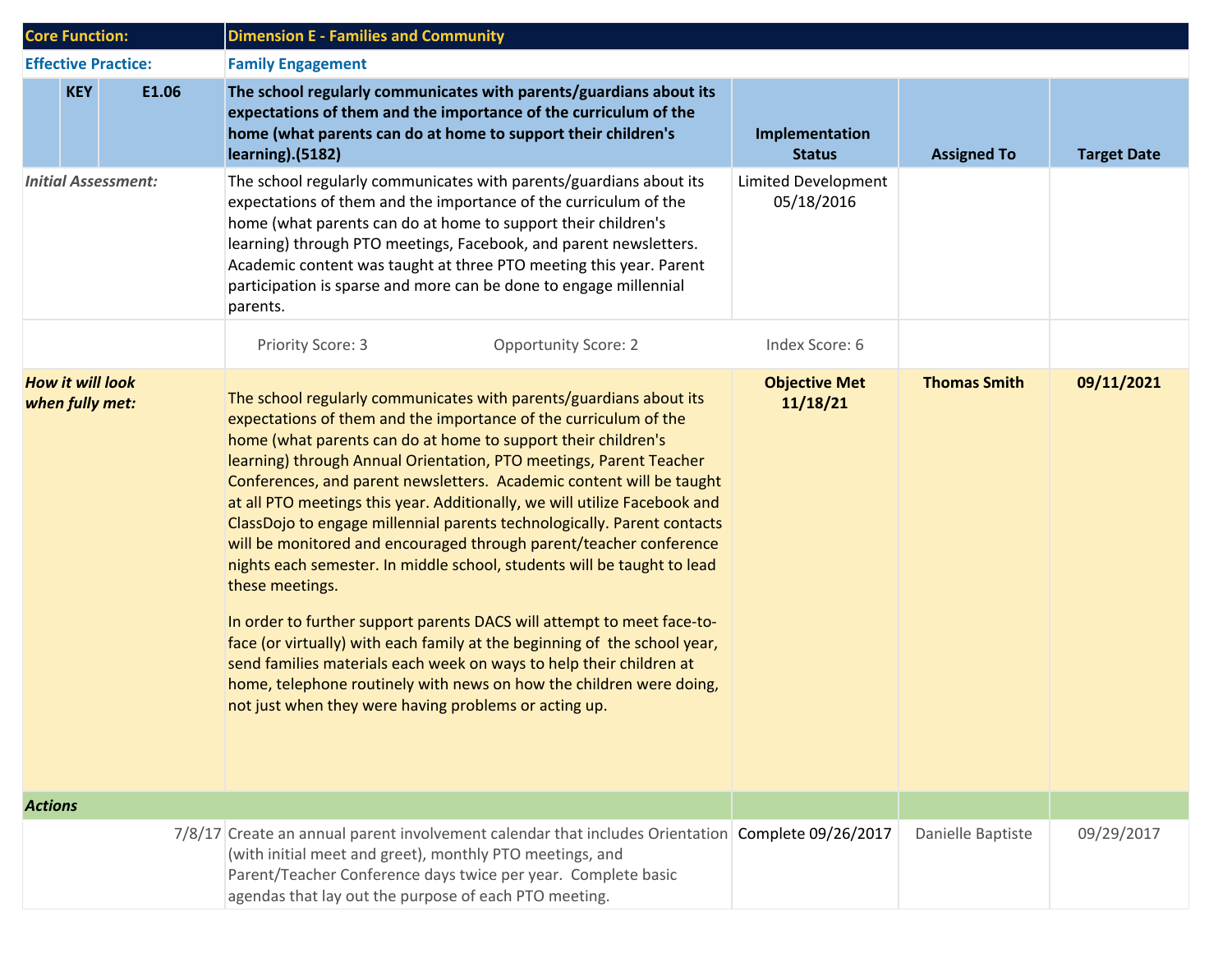| Notes:                 |                                                                                                                                                                                                                                                                                                                                                                                                                                                                                                                                                                                                                                                                                                                                                          |                     |                                       |            |
|------------------------|----------------------------------------------------------------------------------------------------------------------------------------------------------------------------------------------------------------------------------------------------------------------------------------------------------------------------------------------------------------------------------------------------------------------------------------------------------------------------------------------------------------------------------------------------------------------------------------------------------------------------------------------------------------------------------------------------------------------------------------------------------|---------------------|---------------------------------------|------------|
|                        | 2/25/20 Dillard Academy will create a yearly schedule to inform parents on how<br>to help their children with studying, test taking, and school success<br>strategies.                                                                                                                                                                                                                                                                                                                                                                                                                                                                                                                                                                                   | Complete 02/25/2020 | Carole Battle                         | 10/01/2020 |
| Notes:                 |                                                                                                                                                                                                                                                                                                                                                                                                                                                                                                                                                                                                                                                                                                                                                          |                     |                                       |            |
|                        | 7/8/17 Create training for middle school students to learn to do their own data<br>reviews for parent/teacher conferences. Investigate using technology<br>to record student data reviews for parents who cannot or do not come<br>to the school for the Parent/Teacher conferences.<br>https://docs.google.com/presentation/d/162aq-9JjzlWQmP4XEal5D-<br>AHMGCEdWPMpkEg2d5FFyQ/edit?usp=sharing                                                                                                                                                                                                                                                                                                                                                         | Complete 01/28/2021 | Danielle Baptiste<br>and Thomas Smith | 01/30/2021 |
|                        | Notes: Student Data Profiles/Charts                                                                                                                                                                                                                                                                                                                                                                                                                                                                                                                                                                                                                                                                                                                      |                     |                                       |            |
|                        | $9/1/20$ Communicate with parents via multiple platforms in order to facilitate<br>two-way communication and family engagement in the school                                                                                                                                                                                                                                                                                                                                                                                                                                                                                                                                                                                                             | Complete 06/08/2021 | Danielle Baptiste                     | 06/11/2021 |
|                        | Notes: Email, Class Dojo, phone calls, parent visits, webpages, newsletters,<br>home visits (virtual and in-person), etc                                                                                                                                                                                                                                                                                                                                                                                                                                                                                                                                                                                                                                 |                     |                                       |            |
| <b>Implementation:</b> |                                                                                                                                                                                                                                                                                                                                                                                                                                                                                                                                                                                                                                                                                                                                                          | 11/18/2021          |                                       |            |
| <b>Evidence</b>        | 11/18/2021<br>www.dillardacademy.org/for-parents<br><b>Parent Portal Letters</b>                                                                                                                                                                                                                                                                                                                                                                                                                                                                                                                                                                                                                                                                         |                     |                                       |            |
| <b>Experience</b>      | 11/18/2021<br>Dillard Academy implemented several inititatives in order to achieve<br>this objective. Those included:<br>Revising and publishing an annual Parent/Student Handbook,<br>Acquiring a cell phone number for parents to all to reach the principal<br>or designee 24 hours per day,<br>Utilizing the Powerschool parent Portal to keep parents abreast of their<br>child's grades, assignments, attendance and more,<br>Access to the REMIND two way communication at to send out<br>school/class announcements and receive email and text<br>communication from parents, and<br>Schedule monthly virtual parent engagement meetings through Google<br>Meet to provide an open forum to share curriculum and other home-<br>school supports. |                     |                                       |            |